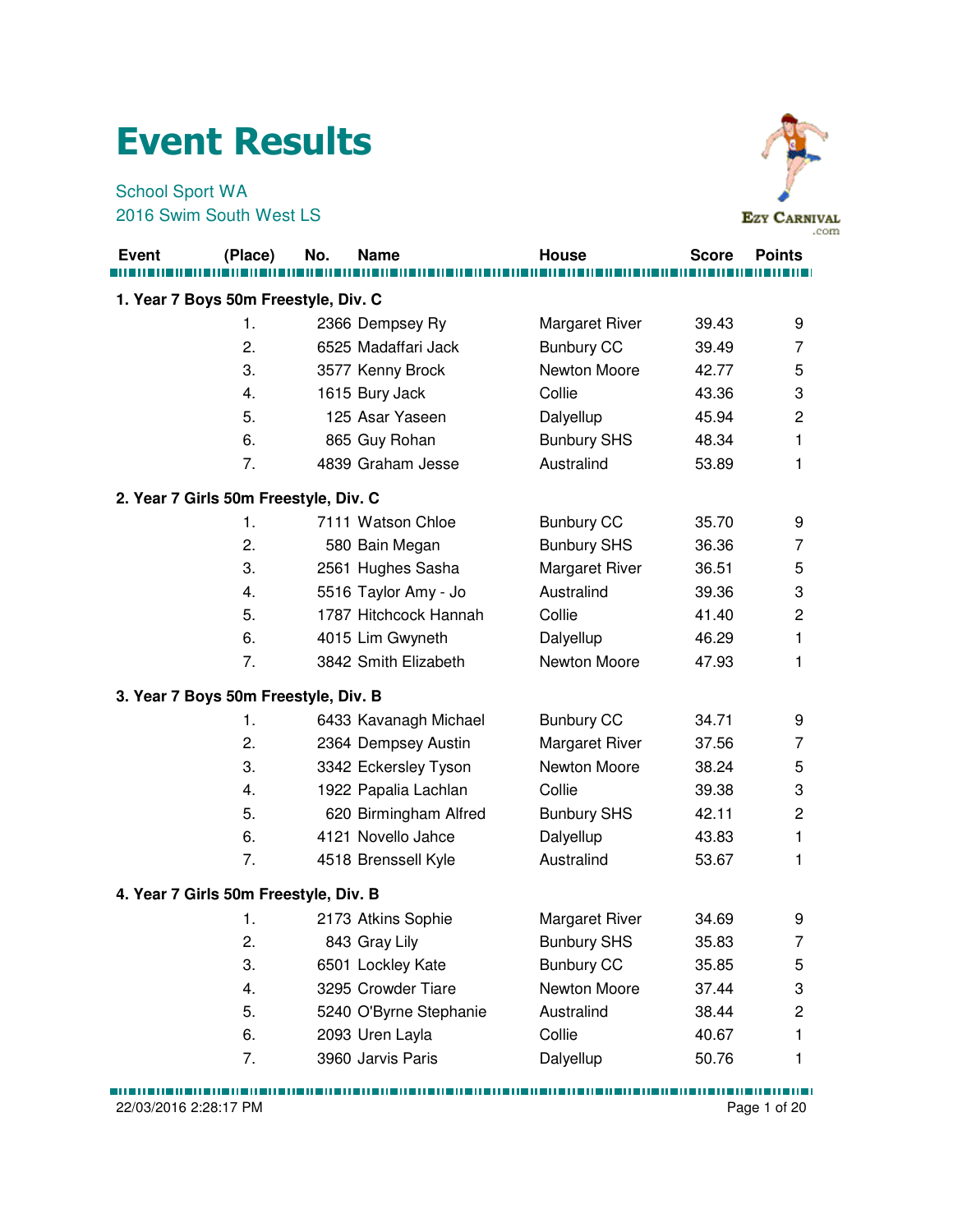| Event | (Place)                               | No. | Name                        | <b>House</b>       | Score | <b>Points</b>             |
|-------|---------------------------------------|-----|-----------------------------|--------------------|-------|---------------------------|
|       |                                       |     |                             |                    |       |                           |
|       | 5. Year 7 Boys 50m Freestyle, Div. A  |     |                             |                    |       |                           |
|       | 1.                                    |     | 6834 Richings Kaiden        | <b>Bunbury CC</b>  | 30.32 | 12                        |
|       | 2.                                    |     | 3574 Kendall Dustin         | Newton Moore       | 34.07 | 9                         |
|       | 3.                                    |     | 335 Fradelos Sebastian      | Dalyellup          | 37.72 | $\overline{7}$            |
|       | 4.                                    |     | 2285 Cartell Smith Hugo     | Margaret River     | 37.96 | 5                         |
|       | 5.                                    |     | 1581 Bentley Daniel         | Collie             | 38.71 | 3                         |
|       | 6.                                    |     | 1442 Van Noort Jacob        | <b>Bunbury SHS</b> | 40.03 | $\overline{c}$            |
|       | 7.                                    |     | 4450 Belfield Kieran        | Australind         | 51.30 | 1                         |
|       | 6. Year 7 Girls 50m Freestyle, Div. A |     |                             |                    |       |                           |
|       | 1.                                    |     | 2600 Jones Lucinda          | Margaret River     | 31.10 | 12                        |
|       | 2.                                    |     | 774 Edwards Lexie           | <b>Bunbury SHS</b> | 32.16 | 9                         |
|       | 3.                                    |     | 6868 Saffy Georgia          | <b>Bunbury CC</b>  | 33.46 | $\overline{7}$            |
|       | 4.                                    |     | 5472 Stanley Stevie         | Australind         | 33.68 | 5                         |
|       | 5.                                    |     | 1673 Crowe Laura            | Collie             | 34.12 | $\ensuremath{\mathsf{3}}$ |
|       | 6.                                    |     | 437 Hayles Kate             | Dalyellup          | 44.05 | $\overline{2}$            |
|       | 7.                                    |     | 3524 Howes Katelyn          | Newton Moore       | 59.44 | 1                         |
|       | 7. Year 8 Boys 50m Freestyle, Div. C  |     |                             |                    |       |                           |
|       | 1.                                    |     | 6820 Reddin Gavin           | <b>Bunbury CC</b>  | 34.89 | 9                         |
|       | 2.                                    |     | 1381 Stuart Blair           | <b>Bunbury SHS</b> | 35.96 | $\overline{7}$            |
|       | 3.                                    |     | 1570 Bebbington Billy       | Collie             | 45.43 | 5                         |
|       | 4.                                    |     | 2379 Dobson Henry           | Margaret River     | 46.52 | 3                         |
|       | 5.                                    |     | 239 Cominelli-Noakes Jarvis | Dalyellup          | 49.21 | $\overline{c}$            |
|       | 6.                                    |     | 5077 Logan Lachlan          | Australind         | 59.89 | 1                         |
|       | 8. Year 8 Girls 50m Freestyle, Div. C |     |                             |                    |       |                           |
|       | 1.                                    |     | 3080 Willcox Phoebe         | Margaret River     | 36.00 | 9                         |
|       | 2.                                    |     | 4728 Dunbar-Smith Samanth   | Australind         | 37.08 | 7                         |
|       | 3.                                    |     | 963 Johnston Brynna         | <b>Bunbury SHS</b> | 37.52 | 5                         |
|       | 4.                                    |     | 6816 Read-Smith Drew        | <b>Bunbury CC</b>  | 37.99 | 3                         |
|       | 5.                                    |     | 3934 Hughes Lillian         | Dalyellup          | 44.81 | $\overline{c}$            |
|       | 6.                                    |     | 1687 Delfante Bailey        | Collie             | 45.48 | $\mathbf{1}$              |
|       | 7.                                    |     | 3264 Clark Fern             | Newton Moore       | 45.62 | 1                         |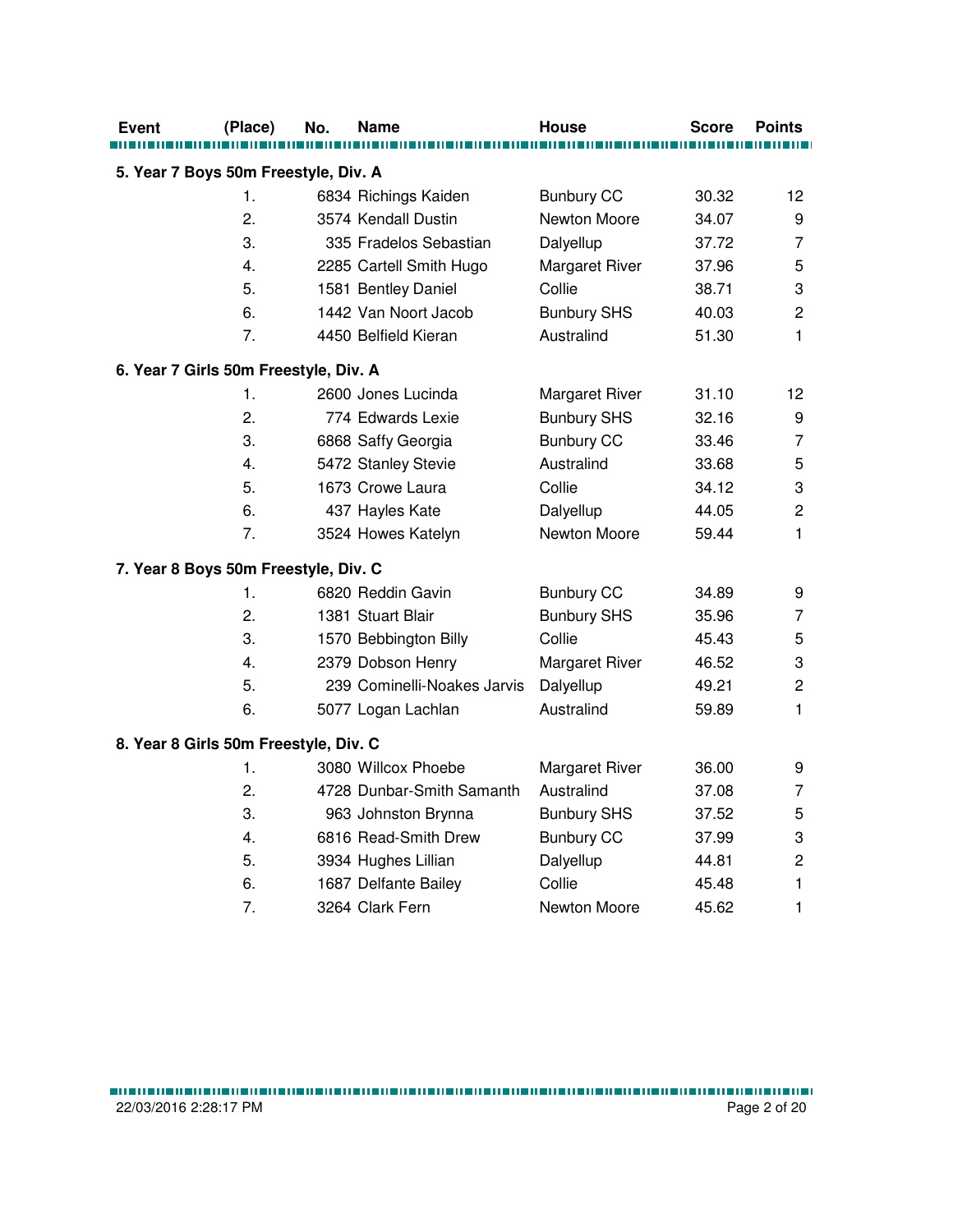| <b>Event</b>                           | (Place)        | No. | <b>Name</b>               | <b>House</b>          | <b>Score</b> | <b>Points</b>           |  |  |  |
|----------------------------------------|----------------|-----|---------------------------|-----------------------|--------------|-------------------------|--|--|--|
| 9. Year 8 Boys 50m Freestyle, Div. B   |                |     |                           |                       |              |                         |  |  |  |
|                                        | $\mathbf{1}$ . |     | 715 Coulter Max           | <b>Bunbury SHS</b>    | 32.78        | 9                       |  |  |  |
|                                        | 2.             |     | 6835 Richings Tyler       | <b>Bunbury CC</b>     | 34.00        | 7                       |  |  |  |
|                                        | 3.             |     | 2252 Buckland Ethan       | Margaret River        | 37.85        | 5                       |  |  |  |
|                                        | 4.             |     | 5119 May Trent            | Australind            | 41.62        | 3                       |  |  |  |
|                                        | 5.             |     | 3466 Harrington Lachlan   | Newton Moore          | 41.90        | $\overline{\mathbf{c}}$ |  |  |  |
|                                        | 6.             |     | 1582 Benton Dylan         | Collie                | 42.68        | $\mathbf{1}$            |  |  |  |
|                                        | 7.             |     | 4125 O'Donnell Zayne      | Dalyellup             | 43.50        | 1                       |  |  |  |
| 10. Year 8 Girls 50m Freestyle, Div. B |                |     |                           |                       |              |                         |  |  |  |
|                                        | 1.             |     | 6973 Stewart Maddison     | <b>Bunbury CC</b>     | 32.33        | 9                       |  |  |  |
|                                        | 2.             |     | 5420 Scott Amber          | Australind            | 33.77        | 7                       |  |  |  |
|                                        | 3.             |     | 3098 Wrigglesworth Bridie | <b>Margaret River</b> | 35.72        | 5                       |  |  |  |
|                                        | 4.             |     | 3127 Anderson Alexandra   | Newton Moore          | 41.05        | 3                       |  |  |  |
|                                        | 5.             |     | 1411 Tinley Emma          | <b>Bunbury SHS</b>    | 41.47        | $\overline{c}$          |  |  |  |
|                                        | 6.             |     | 1783 Hindle Jade          | Collie                | 41.84        | 1                       |  |  |  |
| 11. Year 8 Boys 50m Freestyle, Div. A  |                |     |                           |                       |              |                         |  |  |  |
|                                        | 1.             |     | 6871 Sanders Dean         | <b>Bunbury CC</b>     | 31.56        | 12                      |  |  |  |
|                                        | 2.             |     | 1410 Thornhill Connor     | <b>Bunbury SHS</b>    | 32.39        | 9                       |  |  |  |
|                                        | 3.             |     | 2697 Matthews William     | Margaret River        | 32.68        | 7                       |  |  |  |
|                                        | 4.             |     | 2119 Whiteaker Hayden     | Collie                | 41.18        | 5                       |  |  |  |
|                                        | 5.             |     | 3674 Neill Kynen          | Newton Moore          | 42.31        | 3                       |  |  |  |
|                                        | 6.             |     | 4522 Briggs Dylan         | Australind            | 44.95        | $\overline{2}$          |  |  |  |
| 12. Year 8 Girls 50m Freestyle, Div. A |                |     |                           |                       |              |                         |  |  |  |
|                                        | 1.             |     | 6726 Parsons Rori         | <b>Bunbury CC</b>     | 31.11        | 12                      |  |  |  |
|                                        | 2.             |     | 3091 Wood Mazie           | Margaret River        | 33.63        | 9                       |  |  |  |
|                                        | 3.             |     | 3341 Eckersley Jacinta    | Newton Moore          | 33.66        | $\overline{7}$          |  |  |  |
|                                        | 4.             |     | 4863 Guretti Yana         | Australind            | 35.79        | 5                       |  |  |  |
|                                        | 5.             |     | 1128 Mulligan Katharine   | <b>Bunbury SHS</b>    | 36.25        | 3                       |  |  |  |
|                                        | 6.             |     | 1574 Becker Morgan        | Collie                | 36.94        | $\overline{\mathbf{c}}$ |  |  |  |
|                                        | 7.             |     | 4054 Maxwell Kapri        | Dalyellup             | 41.63        | $\mathbf{1}$            |  |  |  |
| 13. Year 9 Boys 50m Freestyle, Div. C  |                |     |                           |                       |              |                         |  |  |  |
|                                        | 1.             |     | 837 Goodlad Tarkyn        | <b>Bunbury SHS</b>    | 34.18        | 9                       |  |  |  |
|                                        | 2.             |     | 3597 La Rosa Blake        | Newton Moore          | 34.83        | 7                       |  |  |  |
|                                        | 3.             |     | 2981 Solonec Byron        | Margaret River        | 34.92        | 5                       |  |  |  |
|                                        | 4.             |     | 2013 Shepherd Liam        | Collie                | 37.03        | 3                       |  |  |  |
|                                        | 5.             |     | 4052 Matthews Carter      | Dalyellup             | 40.19        | $\overline{\mathbf{c}}$ |  |  |  |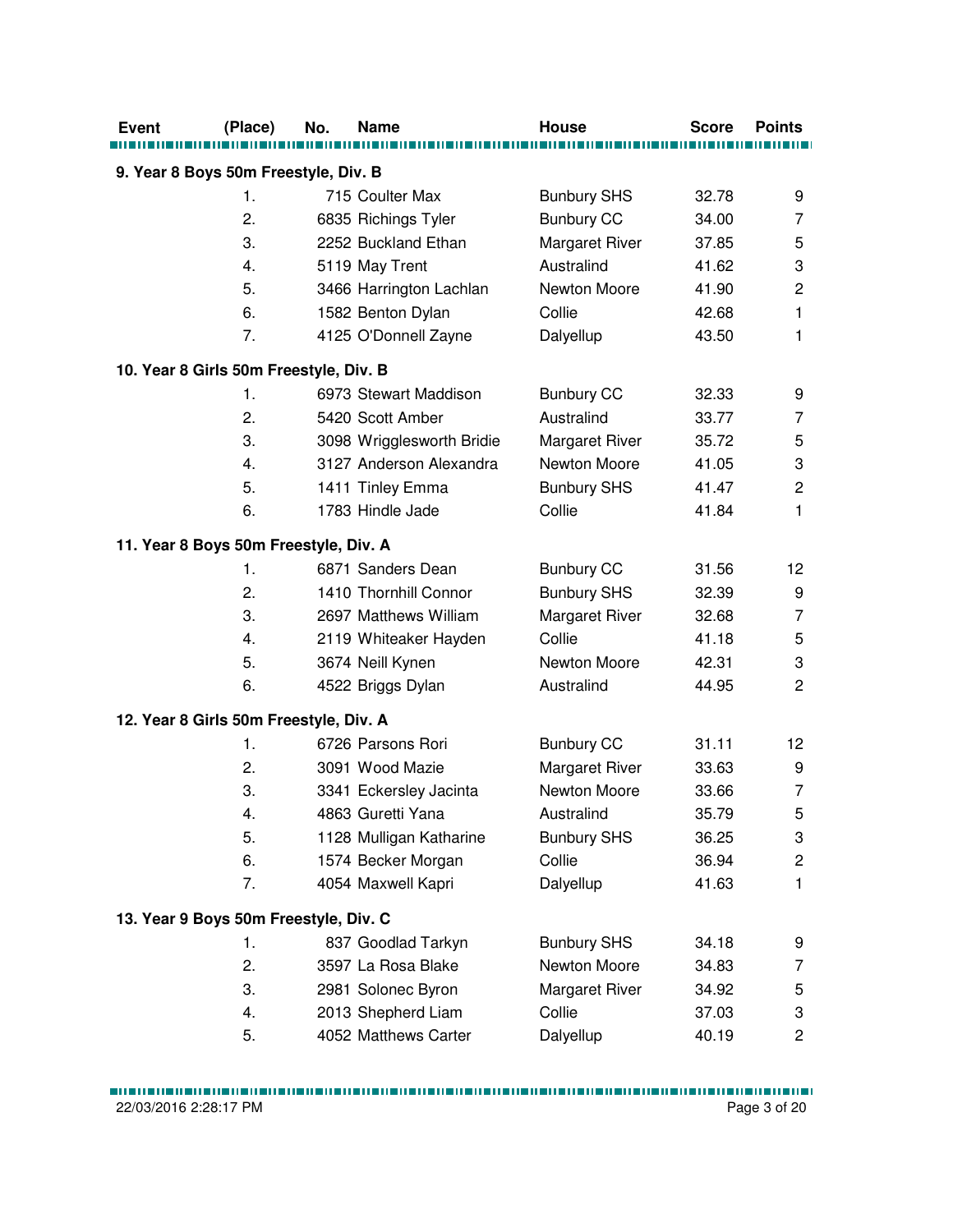| <b>Event</b> | (Place)                                | No. | <b>Name</b>              | House                 | <b>Score</b> | <b>Points</b>             |
|--------------|----------------------------------------|-----|--------------------------|-----------------------|--------------|---------------------------|
|              | 14. Year 9 Girls 50m Freestyle, Div. C |     |                          |                       |              |                           |
|              | $\mathbf{1}$ .                         |     | 1394 Tehemara Chelsea    | <b>Bunbury SHS</b>    | 35.40        | 9                         |
|              | 2.                                     |     | 6890 Scott Luka          | <b>Bunbury CC</b>     | 35.59        | 7                         |
|              | 3.                                     |     | 4831 Golden Renee        | Australind            | 40.46        | 5                         |
|              | 4.                                     |     | 2760 Morgan Zali         | Margaret River        | 40.84        | 3                         |
|              | 5.                                     |     | 3959 Jarvis Krystal      | Dalyellup             | 41.01        | $\overline{c}$            |
|              | 6.                                     |     | 1686 Del Fante Matilda   | Collie                | 46.13        | $\mathbf{1}$              |
|              | 7.                                     |     | 3858 Stalteri Bailee     | Newton Moore          | 46.63        | $\mathbf{1}$              |
|              | 15. Year 9 Boys 50m Freestyle, Div. B  |     |                          |                       |              |                           |
|              | 1.                                     |     | 832 Giankulos Kade       | <b>Bunbury SHS</b>    | 31.07        | 9                         |
|              | 2.                                     |     | 6465 Knight Jacob        | <b>Bunbury CC</b>     | 32.89        | 7                         |
|              | 3.                                     |     | 3233 Butler William      | Newton Moore          | 34.06        | 5                         |
|              | 4.                                     |     | 1975 Reid Aiden          | Collie                | 34.41        | $\ensuremath{\mathsf{3}}$ |
|              | 5.                                     |     | 4229 Scott Kyle          | Dalyellup             | 34.75        | $\overline{c}$            |
|              | 6.                                     |     | 2564 Humberstone Jack    | <b>Margaret River</b> | 37.11        | 1                         |
|              | 7.                                     |     | 4559 Burton Byron        | Australind            | 40.59        | 1                         |
|              | 16. Year 9 Girls 50m Freestyle, Div. B |     |                          |                       |              |                           |
|              | 1.                                     |     | 6243 Griffiths Eliza     | <b>Bunbury CC</b>     | 32.91        | 9                         |
|              | 2.                                     |     | 1242 Ramage Amber        | <b>Bunbury SHS</b>    | 33.20        | 7                         |
|              | 3.                                     |     | 2632 Ladd-McGovern Lilly | Margaret River        | 33.73        | 5                         |
|              | 4.                                     |     | 4961 Innes Emma          | Australind            | 33.90        | 3                         |
|              | 5.                                     |     | 4175 Price Charli        | Dalyellup             | 38.85        | $\mathbf 2$               |
|              | 6.                                     |     | 4346 Wilson Emily        | Newton Moore          | 40.58        | 1                         |
|              | 7.                                     |     | 1637 Chapman Jaide       | Collie                | 44.97        | 1                         |
|              | 17. Year 9 Boys 50m Freestyle, Div. A  |     |                          |                       |              |                           |
|              | 1.                                     |     | 2822 Oxley Reif          | <b>Margaret River</b> | 29.03        | 12                        |
|              | 2.                                     |     | 6488 Lee Kyle            | <b>Bunbury CC</b>     | 29.16        | 9                         |
|              | 3.                                     |     | 703 Coleman Daniel       | <b>Bunbury SHS</b>    | 29.84        | 7                         |
|              | 4.                                     |     | 336 Fradelos Yanni       | Dalyellup             | 30.64        | 5                         |
|              | 5.                                     |     | 3290 Cousins Riley       | Newton Moore          | 31.38        | 3                         |
|              | 6.                                     |     | 1997 Salmeri Samuel      | Collie                | 31.52        | $\overline{\mathbf{c}}$   |
|              | 7.                                     |     | 4999 Josland Luke        | Australind            | 37.72        | 1                         |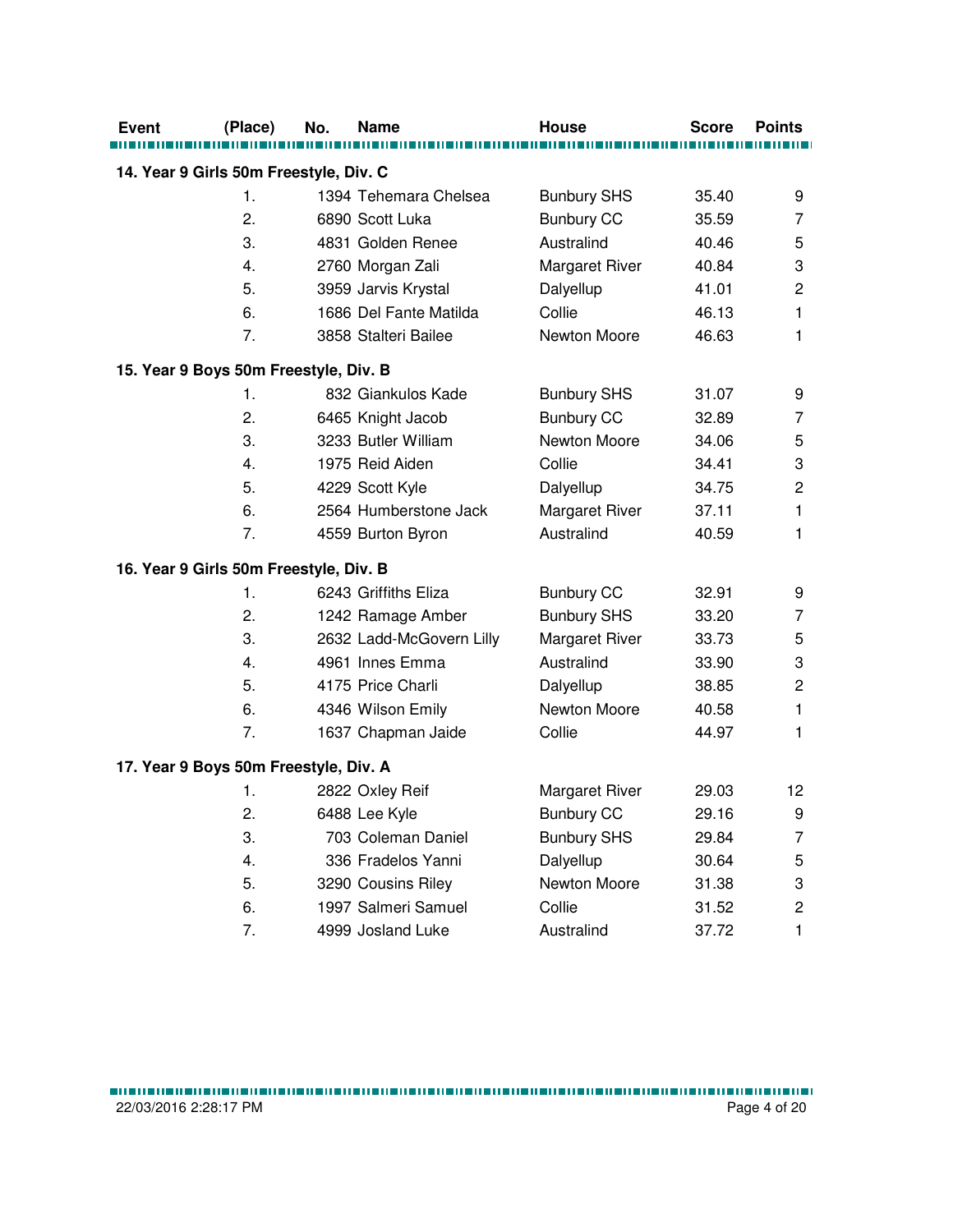| Event | (Place)                                 | No. | Name                      | <b>House</b>          | <b>Score</b> | <b>Points</b>  |
|-------|-----------------------------------------|-----|---------------------------|-----------------------|--------------|----------------|
|       |                                         |     |                           |                       |              |                |
|       | 18. Year 9 Girls 50m Freestyle, Div. A  |     |                           |                       |              |                |
|       | 1.                                      |     | 662 Butlion Courtney      | <b>Bunbury SHS</b>    | 30.99        | 12             |
|       | 2.                                      |     | 6200 Gianotti Georgia     | <b>Bunbury CC</b>     | 31.69        | 9              |
|       | 3.                                      |     | 4615 Cleggett Kaylee      | Australind            | 31.70        | $\overline{7}$ |
|       | 4.                                      |     | 2558 Horak Emma           | Margaret River        | 32.21        | 5              |
|       | 5.                                      |     | 138 Barbour Bella         | Dalyellup             | 34.28        | 3              |
|       | 6.                                      |     | 2096 Varis Emma           | Collie                | 43.60        | 2              |
|       | 19. Year 10 Boys 50m Freestyle, Div. C  |     |                           |                       |              |                |
|       | 1.                                      |     | 833 Gibellini Jack        | <b>Bunbury SHS</b>    | 33.08        | 9              |
|       | 2.                                      |     | 6153 Fleming Harrison     | <b>Bunbury CC</b>     | 33.63        | 7              |
|       | 3.                                      |     | 2555 Hopkins Ben          | Margaret River        | 34.30        | 5              |
|       | 4.                                      |     | 5373 Robins Cooper        | Australind            | 35.07        | 3              |
|       | 5.                                      |     | 1693 Donovan Riley        | Collie                | 37.74        | $\mathbf 2$    |
|       | 6.                                      |     | 3122 Allen Tanner         | Newton Moore          | 41.84        | 1              |
|       | 7.                                      |     | 4181 Raats Hendrik (wian) | Dalyellup             | 43.79        | 1              |
|       | 20. Year 10 Girls 50m Freestyle, Div. C |     |                           |                       |              |                |
|       | 1.                                      |     | 1399 Templeman Kiara      | <b>Bunbury SHS</b>    | 32.31        | 9              |
|       | 2.                                      |     | 6865 Runeckles Paige      | <b>Bunbury CC</b>     | 33.79        | 7              |
|       | 3.                                      |     | 1691 Dewar Emersen        | Collie                | 37.91        | 5              |
|       | 4.                                      |     | 4583 Cantwell Madeline    | Australind            | 38.92        | 3              |
|       | 5.                                      |     | 2420 Field Mackellar      | <b>Margaret River</b> | 39.97        | $\overline{c}$ |
|       | 6.                                      |     | 3867 Sutherland Kyeshia   | Newton Moore          | 40.08        | 1              |
|       | 7.                                      |     | 4055 Maxwell Lauren       | Dalyellup             | 45.58        | 1              |
|       | 21. Year 10 Boys 50m Freestyle, Div. B  |     |                           |                       |              |                |
|       | 1.                                      |     | 6819 Reddin Charles       | <b>Bunbury CC</b>     | 29.83        | 9              |
|       | 2.                                      |     | 2424 Fisher Perran        | Margaret River        | 30.44        | 7              |
|       | 3.                                      |     | 1412 Tinley Zeke          | <b>Bunbury SHS</b>    | 31.39        | 5              |
|       | 4.                                      |     | 3757 Rankin Zachary       | Newton Moore          | 32.96        | 3              |
|       | 5.                                      |     | 5373 Robins Cooper        | Australind            | 35.06        | $\mathbf 2$    |
|       | 6.                                      |     | 1937 Pike Jackson         | Collie                | 36.38        | 1              |
|       | 7.                                      |     | 301 Donovan Ben           | Dalyellup             | 47.84        | 1              |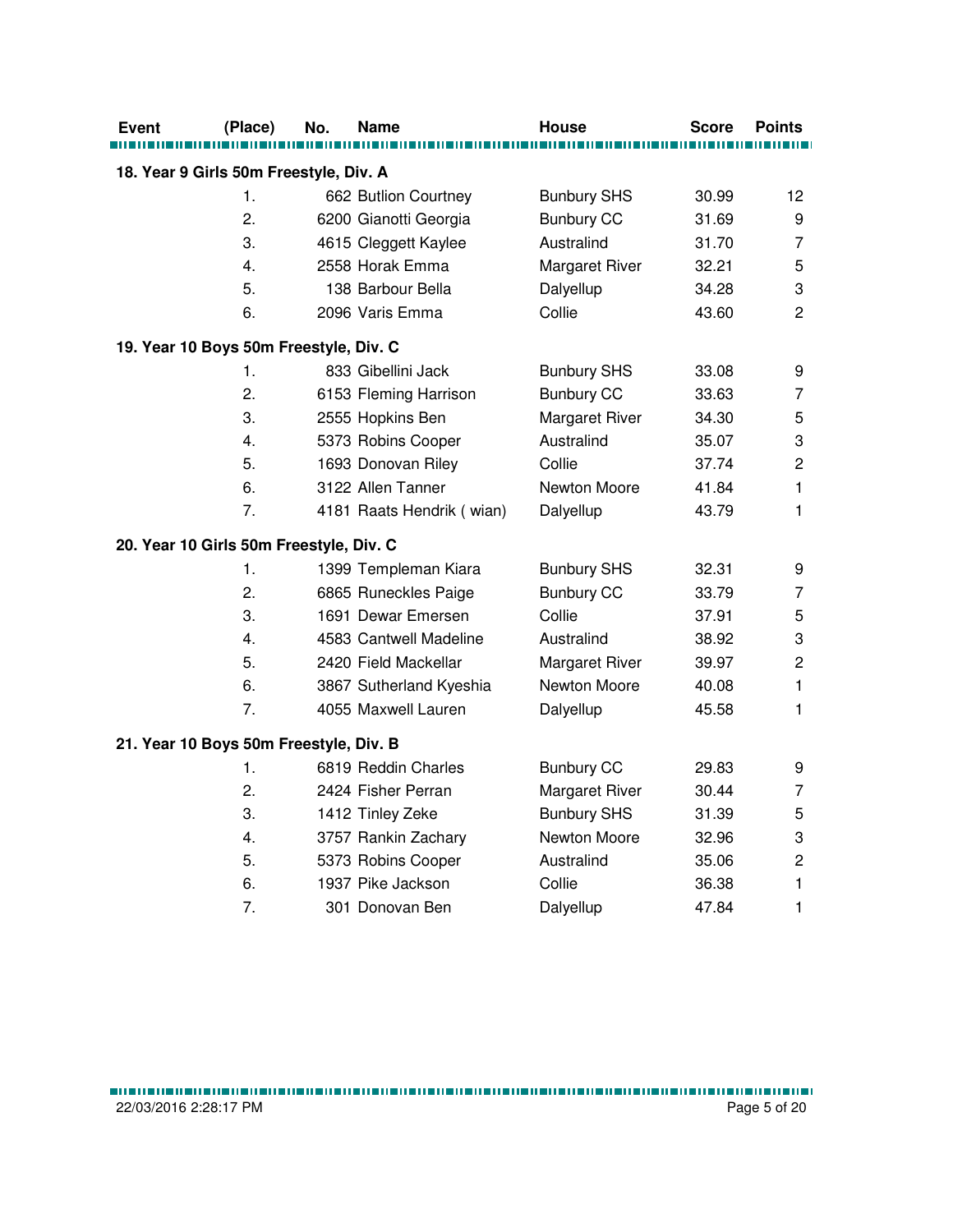| <b>Event</b> | (Place)                                 | No. | Name                    | <b>House</b>          | <b>Score</b> | <b>Points</b>             |
|--------------|-----------------------------------------|-----|-------------------------|-----------------------|--------------|---------------------------|
|              |                                         |     |                         |                       |              |                           |
|              | 22. Year 10 Girls 50m Freestyle, Div. B |     |                         |                       |              |                           |
|              | 1.                                      |     | 5866 Buck Zoe           | <b>Bunbury CC</b>     | 32.99        | 9                         |
|              | 2.                                      |     | 1453 Vychytilova Simona | <b>Bunbury SHS</b>    | 33.02        | 7                         |
|              | 3.                                      |     | 2427 Flintoff Ruby      | Margaret River        | 34.61        | 5                         |
|              | $\overline{4}$ .                        |     | 1980 Roberts Olivia     | Collie                | 38.40        | $\ensuremath{\mathsf{3}}$ |
|              | 5.                                      |     | 4573 Caldwell Madeline  | Australind            | 38.70        | $\overline{c}$            |
|              | 6.                                      |     | 3974 Jones Tully        | Dalyellup             | 39.95        | 1                         |
|              | 7.                                      |     | 3843 Smith Ella         | Newton Moore          | 40.87        | 1                         |
|              | 23. Year 10 Boys 50m Freestyle, Div. A  |     |                         |                       |              |                           |
|              | 1.                                      |     | 3923 Horne Jayden       | Dalyellup             | 28.08        | 12                        |
|              | 2.                                      |     | 4862 Guretti Regan      | Australind            | 29.39        | 9                         |
|              | 3.                                      |     | 3088 Winstanley Flynn   | <b>Margaret River</b> | 29.56        | $\overline{7}$            |
|              | 4.                                      |     | 7088 Wall Matthew       | <b>Bunbury CC</b>     | 30.09        | 5                         |
|              | 5.                                      |     | 875 Hall Ronan          | <b>Bunbury SHS</b>    | 30.24        | 3                         |
|              | 6.                                      |     | 1722 Fowler Jake        | Collie                | 33.60        | $\overline{2}$            |
|              | 24. Year 10 Girls 50m Freestyle, Div. A |     |                         |                       |              |                           |
|              | 1.                                      |     | 2851 Pedrick Ester      | <b>Margaret River</b> | 28.89        | 12                        |
|              | 2.                                      |     | 6724 Parsons Cian       | <b>Bunbury CC</b>     | 30.18        | 9                         |
|              | 3.                                      |     | 696 Clark Shanae        | <b>Bunbury SHS</b>    | 30.36        | $\overline{7}$            |
|              | 4.                                      |     | 3636 McAlister Sidney   | Newton Moore          | 33.10        | 5                         |
|              | 5.                                      |     | 203 Buswell Matilda     | Dalyellup             | 36.00        | 3                         |
|              | 6.                                      |     | 1672 Crowe Courtney     | Collie                | 38.27        | 2                         |
|              | 31. Year 7 Boys 50m Butterfly, Div. A   |     |                         |                       |              |                           |
|              | 1.                                      |     | 6834 Richings Kaiden    | <b>Bunbury CC</b>     | 34.20        | 12                        |
|              | 2.                                      |     | 3574 Kendall Dustin     | Newton Moore          | 41.74        | 9                         |
|              | 3.                                      |     | 2366 Dempsey Ry         | <b>Margaret River</b> | 45.65        | $\overline{7}$            |
|              | 4.                                      |     | 125 Asar Yaseen         | Dalyellup             | 53.25        | 5                         |
|              | 5.                                      |     | 1581 Bentley Daniel     | Collie                | 1:00.24      | $\ensuremath{\mathsf{3}}$ |
|              | 6.                                      |     | 620 Birmingham Alfred   | <b>Bunbury SHS</b>    | 1:07.04      | $\overline{c}$            |
|              | 7.                                      |     | 4839 Graham Jesse       | Australind            | 1:08.72      | 1                         |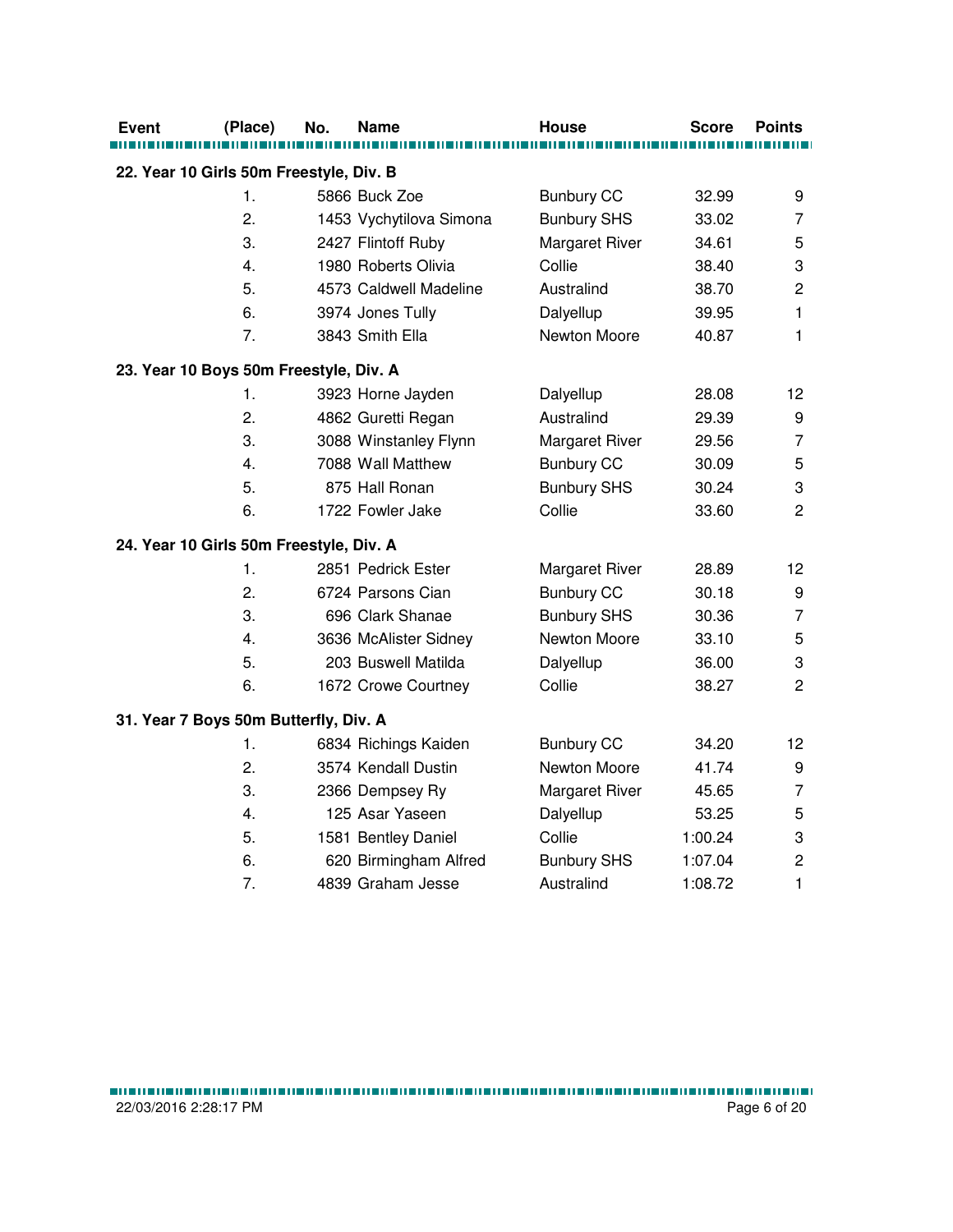| <b>Event</b>                           | (Place)        | No. | <b>Name</b>             | <b>House</b>          | <b>Score</b> | <b>Points</b>  |
|----------------------------------------|----------------|-----|-------------------------|-----------------------|--------------|----------------|
| 32. Year 7 Girls 50m Butterfly, Div. A |                |     |                         |                       |              |                |
|                                        | $\mathbf{1}$ . |     | 2600 Jones Lucinda      | Margaret River        | 35.03        | 12             |
|                                        | 2.             |     | 774 Edwards Lexie       | <b>Bunbury SHS</b>    | 38.43        | 9              |
|                                        | 3.             |     | 1673 Crowe Laura        | Collie                | 43.32        | $\overline{7}$ |
|                                        | 4.             |     | 5472 Stanley Stevie     | Australind            | 43.65        | 5              |
|                                        | 5.             |     | 7111 Watson Chloe       | <b>Bunbury CC</b>     | 44.30        | 3              |
|                                        | 6.             |     | 3295 Crowder Tiare      | Newton Moore          | 50.35        | $\overline{c}$ |
|                                        | 7.             |     | 4015 Lim Gwyneth        | Dalyellup             | 1:06.94      | $\mathbf{1}$   |
| 33. Year 8 Boys 50m Butterfly, Div. A  |                |     |                         |                       |              |                |
|                                        | $\mathbf{1}$ . |     | 6871 Sanders Dean       | <b>Bunbury CC</b>     | 36.93        | 12             |
|                                        | 2.             |     | 715 Coulter Max         | <b>Bunbury SHS</b>    | 42.76        | 9              |
|                                        | 3.             |     | 2252 Buckland Ethan     | <b>Margaret River</b> | 51.12        | 7              |
|                                        | 4.             |     | 4522 Briggs Dylan       | Australind            | 59.78        | 5              |
|                                        | 5.             |     | 1669 Croft Darcy        | Collie                | 1:18.51      | 3              |
| 34. Year 8 Girls 50m Butterfly, Div. A |                |     |                         |                       |              |                |
|                                        | $\mathbf 1$ .  |     | 6973 Stewart Maddison   | <b>Bunbury CC</b>     | 34.43        | 12             |
|                                        | 2.             |     | 5420 Scott Amber        | Australind            | 39.15        | 9              |
|                                        | 3.             |     | 3341 Eckersley Jacinta  | Newton Moore          | 39.36        | $\overline{7}$ |
|                                        | 4.             |     | 2951 Shenstone Danielle | Margaret River        | 40.91        | 5              |
|                                        | 5.             |     | 1128 Mulligan Katharine | <b>Bunbury SHS</b>    | 44.32        | 3              |
|                                        | 6.             |     | 1574 Becker Morgan      | Collie                | 48.11        | $\overline{2}$ |
| 35. Year 9 Boys 50m Butterfly, Div. A  |                |     |                         |                       |              |                |
|                                        | 1.             |     | 6488 Lee Kyle           | <b>Bunbury CC</b>     | 31.13        | 12             |
|                                        | 2.             |     | 703 Coleman Daniel      | <b>Bunbury SHS</b>    | 31.44        | 9              |
|                                        | 3.             |     | 2822 Oxley Reif         | Margaret River        | 31.62        | 7              |
|                                        | 4.             |     | 3290 Cousins Riley      | Newton Moore          | 36.16        | 5              |
|                                        | 5.             |     | 1997 Salmeri Samuel     | Collie                | 41.76        | 3              |
|                                        | 6.             |     | 4229 Scott Kyle         | Dalyellup             | 42.50        | $\overline{c}$ |
| 36. Year 9 Girls 50m Butterfly, Div. A |                |     |                         |                       |              |                |
|                                        | 1.             |     | 6200 Gianotti Georgia   | <b>Bunbury CC</b>     | 34.47        | 12             |
|                                        | 2.             |     | 4615 Cleggett Kaylee    | Australind            | 37.58        | 9              |
|                                        | 3.             |     | 1242 Ramage Amber       | <b>Bunbury SHS</b>    | 38.16        | $\overline{7}$ |
|                                        | 4.             |     | 138 Barbour Bella       | Dalyellup             | 38.24        | 5              |
|                                        | 5.             |     | 2558 Horak Emma         | <b>Margaret River</b> | 42.21        | 3              |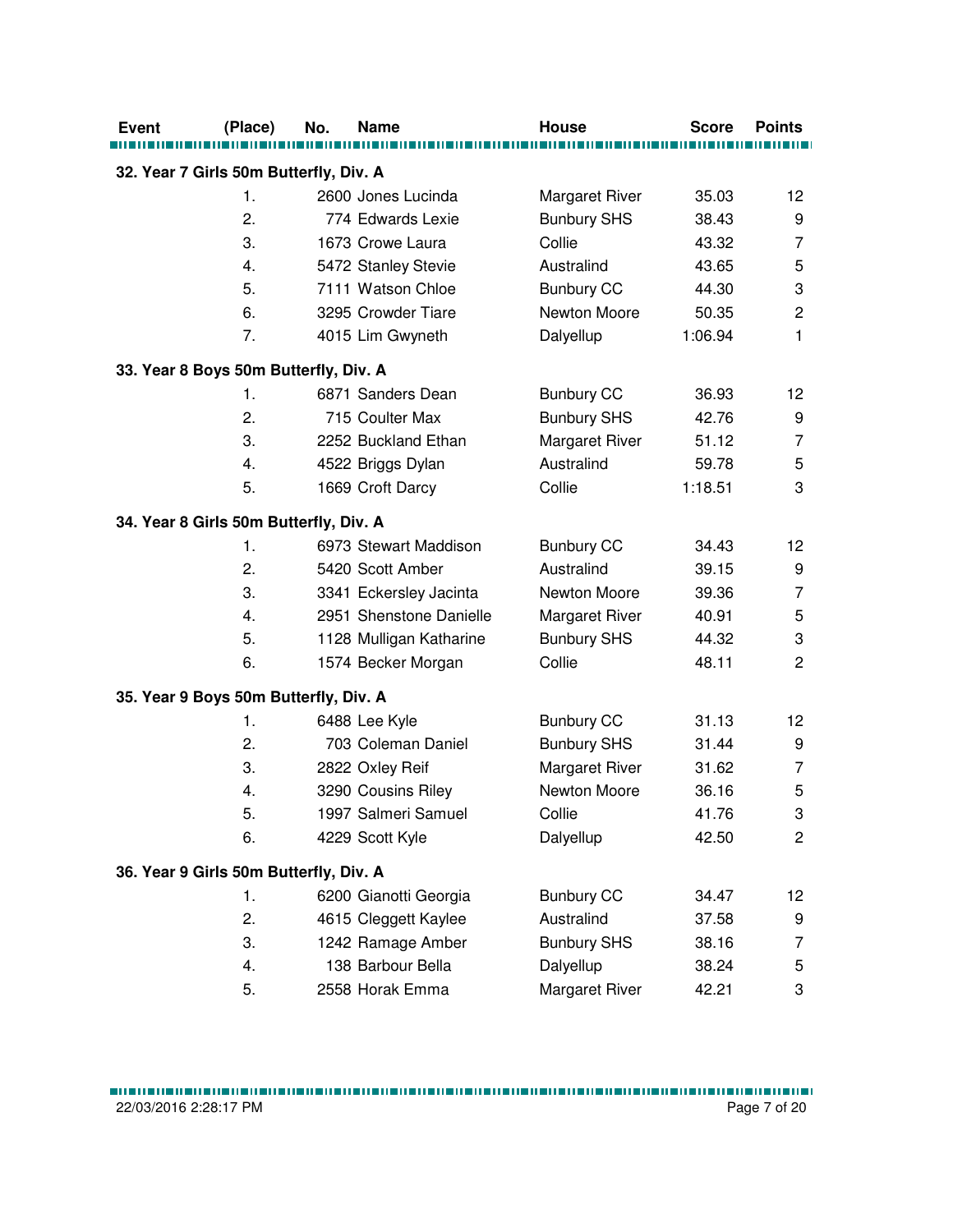| <b>Event</b> | (Place)                                   | No. | <b>Name</b>          | <b>House</b>          | <b>Score</b> | <b>Points</b>  |
|--------------|-------------------------------------------|-----|----------------------|-----------------------|--------------|----------------|
|              |                                           |     |                      |                       |              |                |
|              | 37. Year 10 Boys 50m Butterfly, Div. A    |     |                      |                       |              |                |
|              | 1.                                        |     | 3923 Horne Jayden    | Dalyellup             | 33.69        | 12             |
|              | 2.                                        |     | 2424 Fisher Perran   | <b>Margaret River</b> | 34.55        | 9              |
|              | 3.                                        |     | 875 Hall Ronan       | <b>Bunbury SHS</b>    | 35.48        | $\overline{7}$ |
|              | 4.                                        |     | 4862 Guretti Regan   | Australind            | 37.58        | 5              |
|              | 38. Year 10 Girls 50m Butterfly, Div. A   |     |                      |                       |              |                |
|              | 1.                                        |     | 2851 Pedrick Ester   | <b>Margaret River</b> | 30.57        | 12             |
|              | 2.                                        |     | 6724 Parsons Cian    | <b>Bunbury CC</b>     | 33.21        | 9              |
|              | 3.                                        |     | 696 Clark Shanae     | <b>Bunbury SHS</b>    | 35.17        | 7              |
|              | 4.                                        |     | 1672 Crowe Courtney  | Collie                | 50.50        | 5              |
|              | 43. Year 7 Boys 50m Breaststroke, Div. B  |     |                      |                       |              |                |
|              | 1.                                        |     | 6834 Richings Kaiden | <b>Bunbury CC</b>     | 45.41        | 9              |
|              | 2.                                        |     | 125 Asar Yaseen      | Dalyellup             | 51.98        | 7              |
|              | 3.                                        |     | 2740 Minchin Jake    | Margaret River        | 55.21        | 5              |
|              | 4.                                        |     | 3342 Eckersley Tyson | Newton Moore          | 1:00.95      | 3              |
|              | 5.                                        |     | 1442 Van Noort Jacob | <b>Bunbury SHS</b>    | 1:01.93      | $\overline{c}$ |
|              | 6.                                        |     | 1581 Bentley Daniel  | Collie                | 1:02.22      | 1              |
|              | 44. Year 7 Girls 50m Breaststroke, Div. B |     |                      |                       |              |                |
|              | 1.                                        |     | 2600 Jones Lucinda   | <b>Margaret River</b> | 43.24        | 9              |
|              | 2.                                        |     | 580 Bain Megan       | <b>Bunbury SHS</b>    | 49.44        | 7              |
|              | 3.                                        |     | 5801 Bentley Brooke  | <b>Bunbury CC</b>     | 49.70        | 5              |
|              | 4.                                        |     | 2093 Uren Layla      | Collie                | 50.47        | 3              |
|              | 5.                                        |     | 4132 Ostigh Georgia  | Dalyellup             | 1:05.61      | $\overline{c}$ |
|              | 6.                                        |     | 5516 Taylor Amy - Jo | Australind            | 1:15.71      | $\mathbf{1}$   |
|              | 7.                                        |     | 3524 Howes Katelyn   | Newton Moore          | 1:22.35      | 1              |
|              | 45. Year 7 Boys 50m Breaststroke, Div. A  |     |                      |                       |              |                |
|              | 1.                                        |     | 6834 Richings Kaiden | <b>Bunbury CC</b>     | 41.95        | 12             |
|              | 2.                                        |     | 125 Asar Yaseen      | Dalyellup             | 49.16        | 9              |
|              | 3.                                        |     | 2740 Minchin Jake    | <b>Margaret River</b> | 52.25        | 7              |
|              | 4.                                        |     | 3342 Eckersley Tyson | Newton Moore          | 52.42        | 5              |
|              | 5.                                        |     | 1442 Van Noort Jacob | <b>Bunbury SHS</b>    | 54.36        | 3              |
|              | 6.                                        |     | 1581 Bentley Daniel  | Collie                | 56.40        | $\overline{c}$ |
|              | 7.                                        |     | 4450 Belfield Kieran | Australind            | 1:03.13      | 1              |
|              |                                           |     |                      |                       |              |                |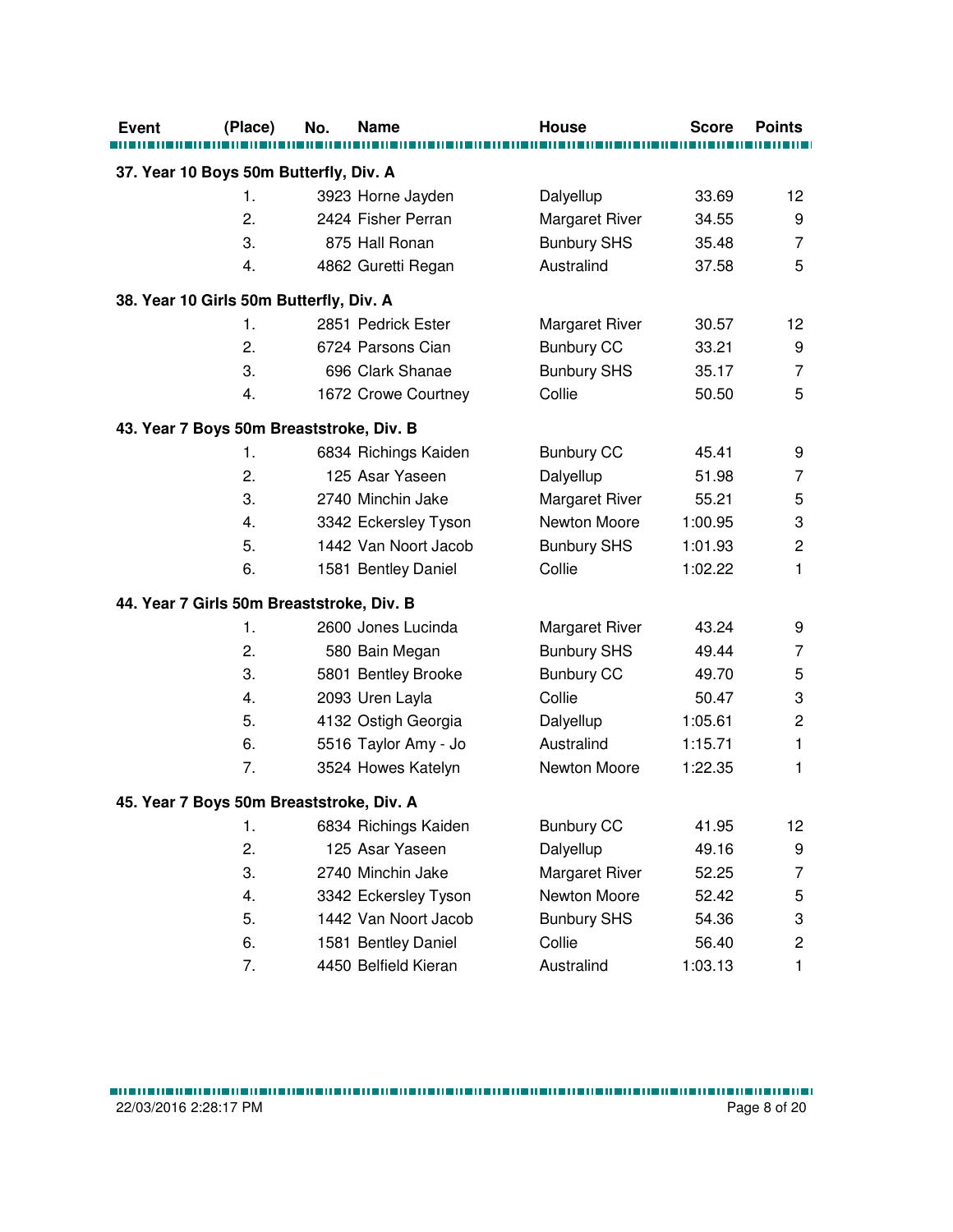| Event | (Place)                                   | No. | Name                    | <b>House</b>          | <b>Score</b> | <b>Points</b>  |
|-------|-------------------------------------------|-----|-------------------------|-----------------------|--------------|----------------|
|       |                                           |     |                         |                       |              |                |
|       | 46. Year 7 Girls 50m Breaststroke, Div. A |     |                         |                       |              |                |
|       | 1.                                        |     | 2852 Pedrick Ruby       | Margaret River        | 42.67        | 12             |
|       | 2.                                        |     | 6868 Saffy Georgia      | <b>Bunbury CC</b>     | 43.38        | 9              |
|       | 3.                                        |     | 1673 Crowe Laura        | Collie                | 44.43        | $\overline{7}$ |
|       | 4.                                        |     | 843 Gray Lily           | <b>Bunbury SHS</b>    | 44.87        | 5              |
|       | 5.                                        |     | 5472 Stanley Stevie     | Australind            | 45.03        | 3              |
|       | 6.                                        |     | 3295 Crowder Tiare      | Newton Moore          | 56.20        | $\overline{2}$ |
|       | 7.                                        |     | 4015 Lim Gwyneth        | Dalyellup             | 1:00.27      | $\mathbf{1}$   |
|       | 47. Year 8 Boys 50m Breaststroke, Div. B  |     |                         |                       |              |                |
|       | 1.                                        |     | 6820 Reddin Gavin       | <b>Bunbury CC</b>     | 48.27        | 9              |
|       | 2.                                        |     | 715 Coulter Max         | <b>Bunbury SHS</b>    | 49.79        | 7              |
|       | 3.                                        |     | 2252 Buckland Ethan     | <b>Margaret River</b> | 49.96        | 5              |
|       | 4.                                        |     | 3466 Harrington Lachlan | Newton Moore          | 53.67        | 3              |
|       | 5.                                        |     | 2119 Whiteaker Hayden   | Collie                | 58.13        | $\overline{c}$ |
|       | 6.                                        |     | 5206 Murphy Kieren      | Australind            | 1:06.83      | 1              |
|       | 48. Year 8 Girls 50m Breaststroke, Div. B |     |                         |                       |              |                |
|       | 1.                                        |     | 6726 Parsons Rori       | <b>Bunbury CC</b>     | 41.18        | 9              |
|       | 2.                                        |     | 4863 Guretti Yana       | Australind            | 48.01        | $\overline{7}$ |
|       | 3.                                        |     | 3091 Wood Mazie         | Margaret River        | 50.47        | 5              |
|       | 4.                                        |     | 1411 Tinley Emma        | <b>Bunbury SHS</b>    | 53.46        | 3              |
|       | 5.                                        |     | 1783 Hindle Jade        | Collie                | 57.93        | $\overline{c}$ |
|       | 6.                                        |     | 3264 Clark Fern         | Newton Moore          | 1:02.61      | $\mathbf{1}$   |
|       | 7.                                        |     | 3934 Hughes Lillian     | Dalyellup             | 1:03.67      | 1              |
|       | 49. Year 8 Boys 50m Breaststroke, Div. A  |     |                         |                       |              |                |
|       | 1.                                        |     | 6871 Sanders Dean       | <b>Bunbury CC</b>     | 44.55        | 12             |
|       | 2.                                        |     | 2697 Matthews William   | Margaret River        | 44.69        | 9              |
|       | 3.                                        |     | 1410 Thornhill Connor   | <b>Bunbury SHS</b>    | 47.38        | $\overline{7}$ |
|       | 4.                                        |     | 1585 Bergersen Kade     | Collie                | 54.51        | 5              |
|       | 5.                                        |     | 4522 Briggs Dylan       | Australind            | 57.40        | 3              |
|       | 6.                                        |     | 3674 Neill Kynen        | Newton Moore          | 58.58        | $\overline{2}$ |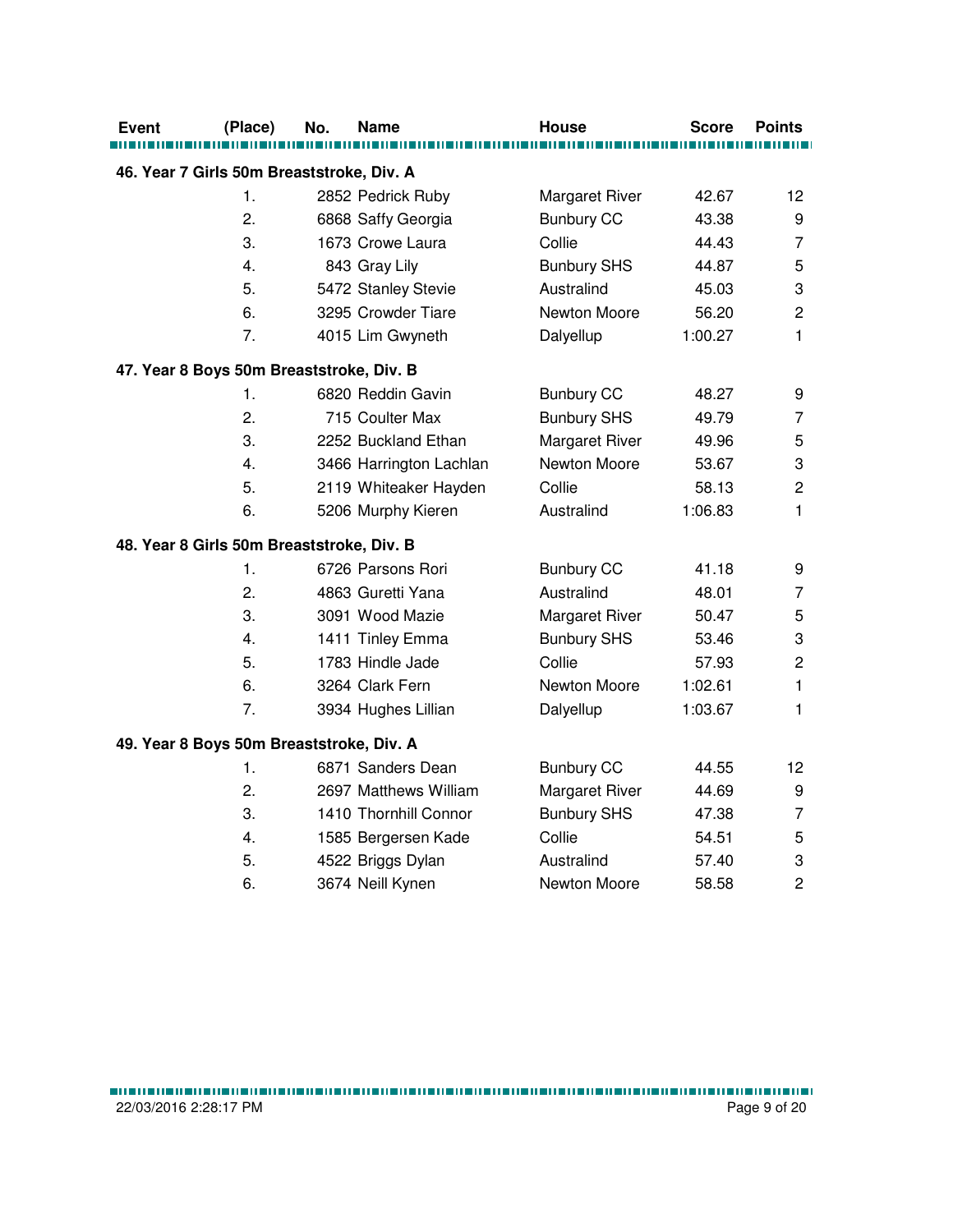| Event | (Place)                                   | No. | Name                      | <b>House</b>          | <b>Score</b> | <b>Points</b>             |
|-------|-------------------------------------------|-----|---------------------------|-----------------------|--------------|---------------------------|
|       |                                           |     |                           |                       |              |                           |
|       | 50. Year 8 Girls 50m Breaststroke, Div. A |     |                           |                       |              |                           |
|       | 1.                                        |     | 6973 Stewart Maddison     | <b>Bunbury CC</b>     | 39.00        | 12                        |
|       | 2.                                        |     | 5420 Scott Amber          | Australind            | 46.17        | 9                         |
|       | 3.                                        |     | 3341 Eckersley Jacinta    | Newton Moore          | 46.28        | $\overline{7}$            |
|       | 4.                                        |     | 3098 Wrigglesworth Bridie | Margaret River        | 48.37        | 5                         |
|       | 5.                                        |     | 1128 Mulligan Katharine   | <b>Bunbury SHS</b>    | 50.40        | $\ensuremath{\mathsf{3}}$ |
|       | 6.                                        |     | 1574 Becker Morgan        | Collie                | 53.11        | $\overline{c}$            |
|       | 7.                                        |     | 4054 Maxwell Kapri        | Dalyellup             | 56.93        | 1                         |
|       | 51. Year 9 Boys 50m Breaststroke, Div. B  |     |                           |                       |              |                           |
|       | 1.                                        |     | 6465 Knight Jacob         | <b>Bunbury CC</b>     | 41.08        | 9                         |
|       | 2.                                        |     | 832 Giankulos Kade        | <b>Bunbury SHS</b>    | 45.93        | $\overline{7}$            |
|       | 3.                                        |     | 3597 La Rosa Blake        | Newton Moore          | 46.69        | 5                         |
|       | 4.                                        |     | 4229 Scott Kyle           | Dalyellup             | 47.15        | 3                         |
|       | 5.                                        |     | 3021 Thomas Taj           | <b>Margaret River</b> | 48.56        | $\overline{c}$            |
|       | 6.                                        |     | 1975 Reid Aiden           | Collie                | 51.82        | 1                         |
|       | 52. Year 9 Girls 50m Breaststroke, Div. B |     |                           |                       |              |                           |
|       | 1.                                        |     | 662 Butlion Courtney      | <b>Bunbury SHS</b>    | 45.15        | 9                         |
|       | 2.                                        |     | 2632 Ladd-McGovern Lilly  | <b>Margaret River</b> | 47.48        | 7                         |
|       | 3.                                        |     | 4961 Innes Emma           | Australind            | 51.76        | 5                         |
|       | 4.                                        |     | 6890 Scott Luka           | <b>Bunbury CC</b>     | 51.93        | 3                         |
|       | 5.                                        |     | 3133 Anderson Tanisha     | Newton Moore          | 52.33        | $\overline{c}$            |
|       | 6.                                        |     | 120 Arends Aliviya        | Dalyellup             | 55.78        | $\mathbf{1}$              |
|       | 7.                                        |     | 1757 Hann Rachel          | Collie                | 1:00.97      | $\mathbf{1}$              |
|       | 53. Year 9 Boys 50m Breaststroke, Div. A  |     |                           |                       |              |                           |
|       | 1.                                        |     | 6488 Lee Kyle             | <b>Bunbury CC</b>     | 39.11        | 12                        |
|       | 2.                                        |     | 703 Coleman Daniel        | <b>Bunbury SHS</b>    | 43.06        | 9                         |
|       | 3.                                        |     | 336 Fradelos Yanni        | Dalyellup             | 43.91        | $\overline{7}$            |
|       | 4.                                        |     | 3290 Cousins Riley        | Newton Moore          | 44.47        | 5                         |
|       | 5.                                        |     | 1997 Salmeri Samuel       | Collie                | 44.79        | 3                         |
|       | 6.                                        |     | 2860 Pienaar Christiaan   | Margaret River        | 44.91        | $\overline{c}$            |
|       | 7.                                        |     | 4999 Josland Luke         | Australind            | 49.03        | $\mathbf{1}$              |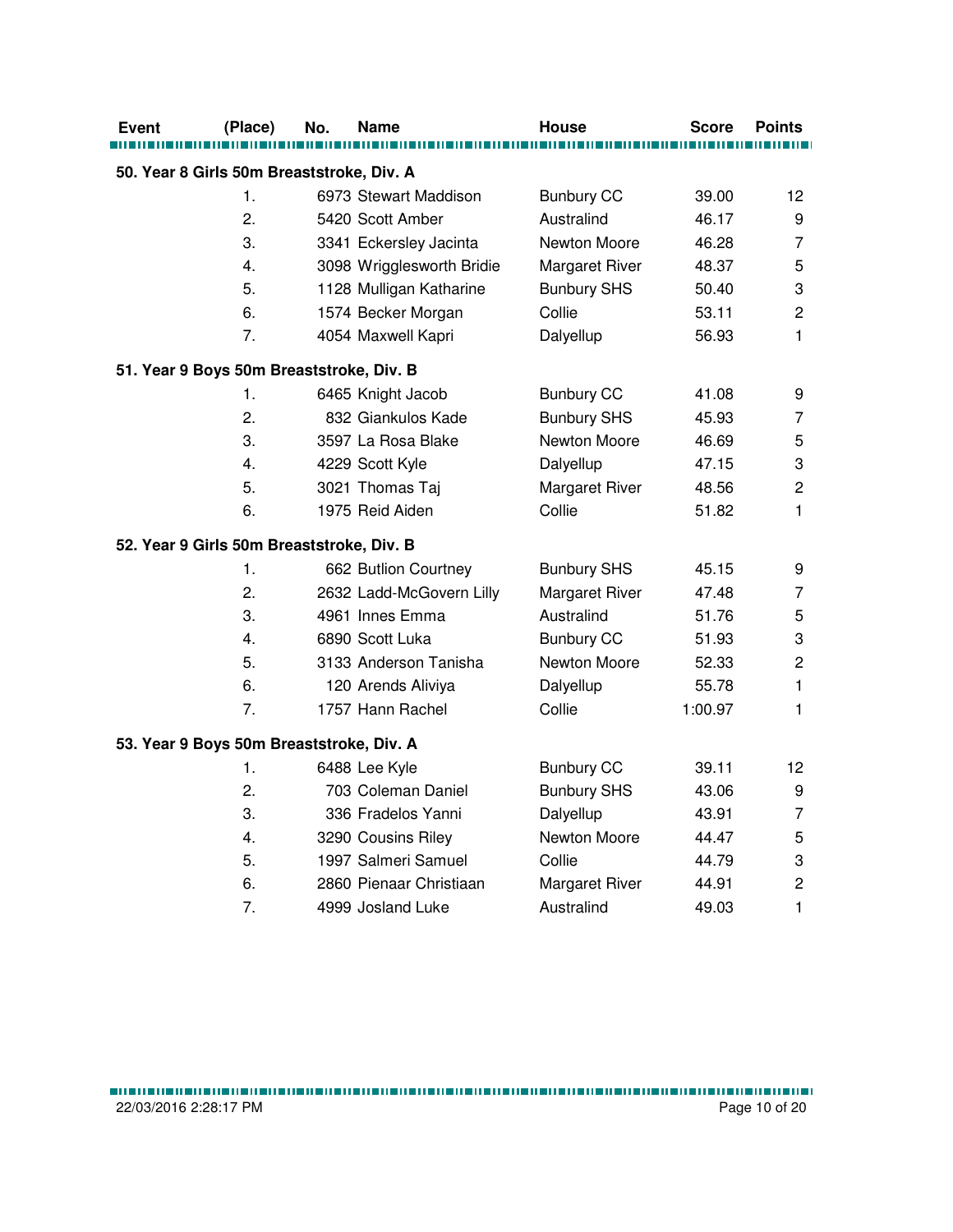| <b>Event</b>                               | (Place) | No. | <b>Name</b>               | <b>House</b>          | <b>Score</b> | <b>Points</b>           |  |  |  |
|--------------------------------------------|---------|-----|---------------------------|-----------------------|--------------|-------------------------|--|--|--|
| 54. Year 9 Girls 50m Breaststroke, Div. A  |         |     |                           |                       |              |                         |  |  |  |
|                                            | 1.      |     | 6243 Griffiths Eliza      | <b>Bunbury CC</b>     | 44.12        | 12                      |  |  |  |
|                                            | 2.      |     | 1242 Ramage Amber         | <b>Bunbury SHS</b>    | 44.99        | 9                       |  |  |  |
|                                            | 3.      |     | 4615 Cleggett Kaylee      | Australind            | 46.57        | 7                       |  |  |  |
|                                            | 4.      |     | 2558 Horak Emma           | <b>Margaret River</b> | 46.97        | 5                       |  |  |  |
|                                            | 5.      |     | 3133 Anderson Tanisha     | Newton Moore          | 51.51        | 3                       |  |  |  |
|                                            | 6.      |     | 3959 Jarvis Krystal       |                       | 55.61        | $\overline{2}$          |  |  |  |
|                                            |         |     |                           | Dalyellup             |              |                         |  |  |  |
| 55. Year 10 Boys 50m Breaststroke, Div. B  |         |     |                           |                       |              |                         |  |  |  |
|                                            | 1.      |     | 6819 Reddin Charles       | <b>Bunbury CC</b>     | 43.65        | 9                       |  |  |  |
|                                            | 2.      |     | 833 Gibellini Jack        | <b>Bunbury SHS</b>    | 45.94        | 7                       |  |  |  |
|                                            | 3.      |     | 5373 Robins Cooper        | Australind            | 47.00        | 5                       |  |  |  |
|                                            | 4.      |     | 3122 Allen Tanner         | Newton Moore          | 47.23        | 3                       |  |  |  |
|                                            | 5.      |     | 2345 Currell Archie       | Margaret River        | 47.99        | $\mathbf 2$             |  |  |  |
|                                            | 6.      |     | 1693 Donovan Riley        | Collie                | 50.84        | $\mathbf{1}$            |  |  |  |
|                                            | 7.      |     | 4181 Raats Hendrik (wian) | Dalyellup             | 1:12.34      | 1                       |  |  |  |
| 56. Year 10 Girls 50m Breaststroke, Div. B |         |     |                           |                       |              |                         |  |  |  |
|                                            | 1.      |     | 6251 Gulberti Hayley      | <b>Bunbury CC</b>     | 42.53        | 9                       |  |  |  |
|                                            | 2.      |     | 2560 Howden-Woodland Tan  | Margaret River        | 44.63        | 7                       |  |  |  |
|                                            | 3.      |     | 601 Bell Amy              | <b>Bunbury SHS</b>    | 48.03        | 5                       |  |  |  |
|                                            | 4.      |     | 5639 Westaway Tahlia      | Australind            | 54.14        | 3                       |  |  |  |
|                                            | 5.      |     | 1691 Dewar Emersen        | Collie                | 54.82        | $\overline{c}$          |  |  |  |
|                                            | 6.      |     | 3867 Sutherland Kyeshia   | Newton Moore          | 55.96        | $\mathbf{1}$            |  |  |  |
| 57. Year 10 Boys 50m Breaststroke, Div. A  |         |     |                           |                       |              |                         |  |  |  |
|                                            | 1.      |     | 4862 Guretti Regan        | Australind            | 39.87        | 12                      |  |  |  |
|                                            | 2.      |     | 7088 Wall Matthew         | <b>Bunbury CC</b>     | 40.20        | 9                       |  |  |  |
|                                            | 3.      |     | 875 Hall Ronan            | <b>Bunbury SHS</b>    | 40.33        | $\overline{7}$          |  |  |  |
|                                            | 4.      |     | 3088 Winstanley Flynn     | Margaret River        | 41.89        | 5                       |  |  |  |
|                                            | 5.      |     | 2056 Stinten Joel         | Collie                | 44.25        | 3                       |  |  |  |
|                                            | 6.      |     | 3923 Horne Jayden         | Dalyellup             | 45.34        | $\sqrt{2}$              |  |  |  |
|                                            | 7.      |     | 3757 Rankin Zachary       | Newton Moore          | 49.07        | $\mathbf{1}$            |  |  |  |
| 58. Year 10 Girls 50m Breaststroke, Div. A |         |     |                           |                       |              |                         |  |  |  |
|                                            | 1.      |     | 6724 Parsons Cian         | <b>Bunbury CC</b>     | 39.63        | 12                      |  |  |  |
|                                            | 2.      |     | 3636 McAlister Sidney     | Newton Moore          | 42.96        | 9                       |  |  |  |
|                                            | 3.      |     | 2851 Pedrick Ester        | Margaret River        | 43.49        | 7                       |  |  |  |
|                                            | 4.      |     | 1453 Vychytilova Simona   | <b>Bunbury SHS</b>    | 44.99        | 5                       |  |  |  |
|                                            | 5.      |     | 1980 Roberts Olivia       | Collie                | 49.64        | 3                       |  |  |  |
|                                            | 6.      |     | 203 Buswell Matilda       | Dalyellup             | 55.38        | $\overline{\mathbf{c}}$ |  |  |  |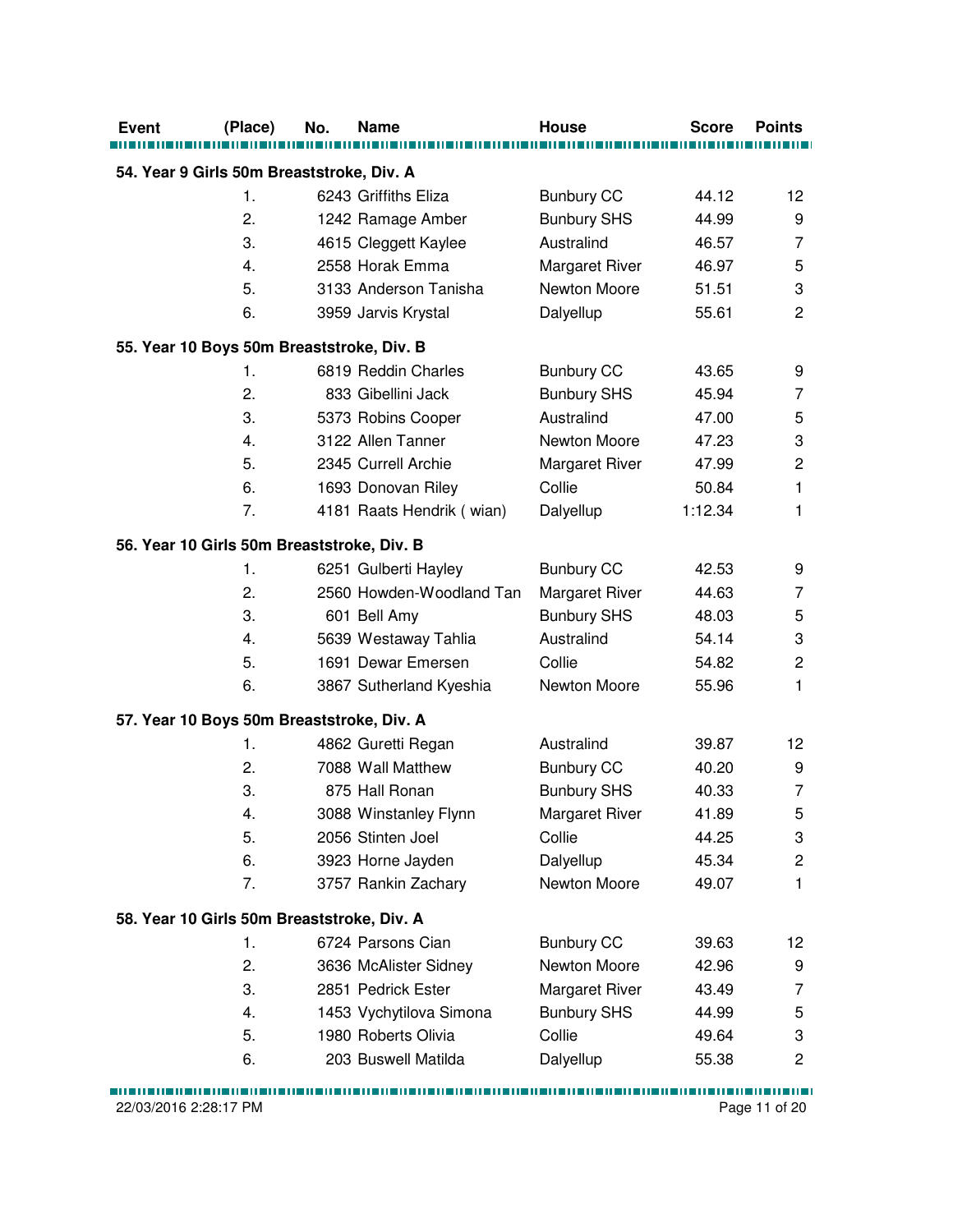| 63. Year 7 Boys 100m Freestyle, Div. A<br><b>Bunbury CC</b><br>1.<br>6834 Richings Kaiden<br>1:09.59<br>12<br>2.<br>3574 Kendall Dustin<br>Newton Moore<br>1:20.98<br>9<br>3.<br>Collie<br>1581 Bentley Daniel<br>1:29.22<br>7<br>Margaret River<br>5<br>4.<br>2366 Dempsey Ry<br>1:29.26<br>5.<br>335 Fradelos Sebastian<br>1:30.00<br>3<br>Dalyellup<br>6.<br>1442 Van Noort Jacob<br><b>Bunbury SHS</b><br>1:30.06<br>$\overline{\mathbf{c}}$<br>7.<br>Australind<br>1<br>4450 Belfield Kieran<br>2:04.35<br>64. Year 7 Girls 100m Freestyle, Div. A<br>1.<br>2600 Jones Lucinda<br><b>Margaret River</b><br>1:10.44<br>12<br>2.<br>Australind<br>1:14.41<br>5472 Stanley Stevie<br>9<br>3.<br><b>Bunbury CC</b><br>1:16.76<br>$\overline{7}$<br>6868 Saffy Georgia<br>774 Edwards Lexie<br><b>Bunbury SHS</b><br>1:17.13<br>5<br>4.<br>$\ensuremath{\mathsf{3}}$<br>5.<br>1673 Crowe Laura<br>Collie<br>1:19.25<br>6.<br>3295 Crowder Tiare<br>Newton Moore<br>1:29.70<br>$\overline{c}$<br>7.<br>1<br>437 Hayles Kate<br>Dalyellup<br>1:40.33<br>65. Year 8 Boys 100m Freestyle, Div. A<br><b>Bunbury CC</b><br>6871 Sanders Dean<br>1:02.34<br>12<br>1.<br>2.<br>715 Coulter Max<br><b>Bunbury SHS</b><br>1:13.59<br>9<br>$\overline{7}$<br>3.<br>2423 Fisher Jake<br>Margaret River<br>1:29.51<br>2119 Whiteaker Hayden<br>Collie<br>1:41.91<br>5<br>4.<br>5.<br>3674 Neill Kynen<br>Newton Moore<br>3<br>1:50.97<br>$\overline{c}$<br>6.<br>Australind<br>4522 Briggs Dylan<br>1:53.01<br>66. Year 8 Girls 100m Freestyle, Div. A<br><b>Bunbury CC</b><br>1.<br>6726 Parsons Rori<br>1:06.81<br>12 <sub>2</sub><br>Newton Moore<br>1:14.93<br>2.<br>3341 Eckersley Jacinta<br>9<br>4863 Guretti Yana<br>Australind<br>3.<br>1:21.46<br>7<br>4.<br>2936 Scott Lilliana<br>5<br><b>Margaret River</b><br>1:22.52<br>5.<br><b>Bunbury SHS</b><br>3<br>1128 Mulligan Katharine<br>1:26.20<br>Collie<br>$\overline{c}$<br>6.<br>1574 Becker Morgan<br>1:29.30<br>67. Year 9 Boys 100m Freestyle, Div. A<br>1.<br>6488 Lee Kyle<br><b>Bunbury CC</b><br>1:04.70<br>12<br>2.<br>Margaret River<br>2822 Oxley Reif<br>1:05.78<br>9<br>3.<br>703 Coleman Daniel<br><b>Bunbury SHS</b><br>1:06.56<br>7<br>Newton Moore<br>4.<br>3290 Cousins Riley<br>1:11.37<br>5<br>5.<br>336 Fradelos Yanni<br>Dalyellup<br>3<br>1:12.41<br>1997 Salmeri Samuel | <b>Event</b> | (Place) | No. | <b>Name</b> | <b>House</b> | <b>Score</b> | <b>Points</b> |
|--------------------------------------------------------------------------------------------------------------------------------------------------------------------------------------------------------------------------------------------------------------------------------------------------------------------------------------------------------------------------------------------------------------------------------------------------------------------------------------------------------------------------------------------------------------------------------------------------------------------------------------------------------------------------------------------------------------------------------------------------------------------------------------------------------------------------------------------------------------------------------------------------------------------------------------------------------------------------------------------------------------------------------------------------------------------------------------------------------------------------------------------------------------------------------------------------------------------------------------------------------------------------------------------------------------------------------------------------------------------------------------------------------------------------------------------------------------------------------------------------------------------------------------------------------------------------------------------------------------------------------------------------------------------------------------------------------------------------------------------------------------------------------------------------------------------------------------------------------------------------------------------------------------------------------------------------------------------------------------------------------------------------------------------------------------------------------------------------------------------------------------------------------------------------------------------------------------------------------------------------------------------------------------------------------------------------------------------------|--------------|---------|-----|-------------|--------------|--------------|---------------|
|                                                                                                                                                                                                                                                                                                                                                                                                                                                                                                                                                                                                                                                                                                                                                                                                                                                                                                                                                                                                                                                                                                                                                                                                                                                                                                                                                                                                                                                                                                                                                                                                                                                                                                                                                                                                                                                                                                                                                                                                                                                                                                                                                                                                                                                                                                                                                  |              |         |     |             |              |              |               |
|                                                                                                                                                                                                                                                                                                                                                                                                                                                                                                                                                                                                                                                                                                                                                                                                                                                                                                                                                                                                                                                                                                                                                                                                                                                                                                                                                                                                                                                                                                                                                                                                                                                                                                                                                                                                                                                                                                                                                                                                                                                                                                                                                                                                                                                                                                                                                  |              |         |     |             |              |              |               |
|                                                                                                                                                                                                                                                                                                                                                                                                                                                                                                                                                                                                                                                                                                                                                                                                                                                                                                                                                                                                                                                                                                                                                                                                                                                                                                                                                                                                                                                                                                                                                                                                                                                                                                                                                                                                                                                                                                                                                                                                                                                                                                                                                                                                                                                                                                                                                  |              |         |     |             |              |              |               |
|                                                                                                                                                                                                                                                                                                                                                                                                                                                                                                                                                                                                                                                                                                                                                                                                                                                                                                                                                                                                                                                                                                                                                                                                                                                                                                                                                                                                                                                                                                                                                                                                                                                                                                                                                                                                                                                                                                                                                                                                                                                                                                                                                                                                                                                                                                                                                  |              |         |     |             |              |              |               |
|                                                                                                                                                                                                                                                                                                                                                                                                                                                                                                                                                                                                                                                                                                                                                                                                                                                                                                                                                                                                                                                                                                                                                                                                                                                                                                                                                                                                                                                                                                                                                                                                                                                                                                                                                                                                                                                                                                                                                                                                                                                                                                                                                                                                                                                                                                                                                  |              |         |     |             |              |              |               |
|                                                                                                                                                                                                                                                                                                                                                                                                                                                                                                                                                                                                                                                                                                                                                                                                                                                                                                                                                                                                                                                                                                                                                                                                                                                                                                                                                                                                                                                                                                                                                                                                                                                                                                                                                                                                                                                                                                                                                                                                                                                                                                                                                                                                                                                                                                                                                  |              |         |     |             |              |              |               |
|                                                                                                                                                                                                                                                                                                                                                                                                                                                                                                                                                                                                                                                                                                                                                                                                                                                                                                                                                                                                                                                                                                                                                                                                                                                                                                                                                                                                                                                                                                                                                                                                                                                                                                                                                                                                                                                                                                                                                                                                                                                                                                                                                                                                                                                                                                                                                  |              |         |     |             |              |              |               |
|                                                                                                                                                                                                                                                                                                                                                                                                                                                                                                                                                                                                                                                                                                                                                                                                                                                                                                                                                                                                                                                                                                                                                                                                                                                                                                                                                                                                                                                                                                                                                                                                                                                                                                                                                                                                                                                                                                                                                                                                                                                                                                                                                                                                                                                                                                                                                  |              |         |     |             |              |              |               |
|                                                                                                                                                                                                                                                                                                                                                                                                                                                                                                                                                                                                                                                                                                                                                                                                                                                                                                                                                                                                                                                                                                                                                                                                                                                                                                                                                                                                                                                                                                                                                                                                                                                                                                                                                                                                                                                                                                                                                                                                                                                                                                                                                                                                                                                                                                                                                  |              |         |     |             |              |              |               |
|                                                                                                                                                                                                                                                                                                                                                                                                                                                                                                                                                                                                                                                                                                                                                                                                                                                                                                                                                                                                                                                                                                                                                                                                                                                                                                                                                                                                                                                                                                                                                                                                                                                                                                                                                                                                                                                                                                                                                                                                                                                                                                                                                                                                                                                                                                                                                  |              |         |     |             |              |              |               |
|                                                                                                                                                                                                                                                                                                                                                                                                                                                                                                                                                                                                                                                                                                                                                                                                                                                                                                                                                                                                                                                                                                                                                                                                                                                                                                                                                                                                                                                                                                                                                                                                                                                                                                                                                                                                                                                                                                                                                                                                                                                                                                                                                                                                                                                                                                                                                  |              |         |     |             |              |              |               |
|                                                                                                                                                                                                                                                                                                                                                                                                                                                                                                                                                                                                                                                                                                                                                                                                                                                                                                                                                                                                                                                                                                                                                                                                                                                                                                                                                                                                                                                                                                                                                                                                                                                                                                                                                                                                                                                                                                                                                                                                                                                                                                                                                                                                                                                                                                                                                  |              |         |     |             |              |              |               |
|                                                                                                                                                                                                                                                                                                                                                                                                                                                                                                                                                                                                                                                                                                                                                                                                                                                                                                                                                                                                                                                                                                                                                                                                                                                                                                                                                                                                                                                                                                                                                                                                                                                                                                                                                                                                                                                                                                                                                                                                                                                                                                                                                                                                                                                                                                                                                  |              |         |     |             |              |              |               |
|                                                                                                                                                                                                                                                                                                                                                                                                                                                                                                                                                                                                                                                                                                                                                                                                                                                                                                                                                                                                                                                                                                                                                                                                                                                                                                                                                                                                                                                                                                                                                                                                                                                                                                                                                                                                                                                                                                                                                                                                                                                                                                                                                                                                                                                                                                                                                  |              |         |     |             |              |              |               |
|                                                                                                                                                                                                                                                                                                                                                                                                                                                                                                                                                                                                                                                                                                                                                                                                                                                                                                                                                                                                                                                                                                                                                                                                                                                                                                                                                                                                                                                                                                                                                                                                                                                                                                                                                                                                                                                                                                                                                                                                                                                                                                                                                                                                                                                                                                                                                  |              |         |     |             |              |              |               |
|                                                                                                                                                                                                                                                                                                                                                                                                                                                                                                                                                                                                                                                                                                                                                                                                                                                                                                                                                                                                                                                                                                                                                                                                                                                                                                                                                                                                                                                                                                                                                                                                                                                                                                                                                                                                                                                                                                                                                                                                                                                                                                                                                                                                                                                                                                                                                  |              |         |     |             |              |              |               |
|                                                                                                                                                                                                                                                                                                                                                                                                                                                                                                                                                                                                                                                                                                                                                                                                                                                                                                                                                                                                                                                                                                                                                                                                                                                                                                                                                                                                                                                                                                                                                                                                                                                                                                                                                                                                                                                                                                                                                                                                                                                                                                                                                                                                                                                                                                                                                  |              |         |     |             |              |              |               |
|                                                                                                                                                                                                                                                                                                                                                                                                                                                                                                                                                                                                                                                                                                                                                                                                                                                                                                                                                                                                                                                                                                                                                                                                                                                                                                                                                                                                                                                                                                                                                                                                                                                                                                                                                                                                                                                                                                                                                                                                                                                                                                                                                                                                                                                                                                                                                  |              |         |     |             |              |              |               |
|                                                                                                                                                                                                                                                                                                                                                                                                                                                                                                                                                                                                                                                                                                                                                                                                                                                                                                                                                                                                                                                                                                                                                                                                                                                                                                                                                                                                                                                                                                                                                                                                                                                                                                                                                                                                                                                                                                                                                                                                                                                                                                                                                                                                                                                                                                                                                  |              |         |     |             |              |              |               |
|                                                                                                                                                                                                                                                                                                                                                                                                                                                                                                                                                                                                                                                                                                                                                                                                                                                                                                                                                                                                                                                                                                                                                                                                                                                                                                                                                                                                                                                                                                                                                                                                                                                                                                                                                                                                                                                                                                                                                                                                                                                                                                                                                                                                                                                                                                                                                  |              |         |     |             |              |              |               |
|                                                                                                                                                                                                                                                                                                                                                                                                                                                                                                                                                                                                                                                                                                                                                                                                                                                                                                                                                                                                                                                                                                                                                                                                                                                                                                                                                                                                                                                                                                                                                                                                                                                                                                                                                                                                                                                                                                                                                                                                                                                                                                                                                                                                                                                                                                                                                  |              |         |     |             |              |              |               |
|                                                                                                                                                                                                                                                                                                                                                                                                                                                                                                                                                                                                                                                                                                                                                                                                                                                                                                                                                                                                                                                                                                                                                                                                                                                                                                                                                                                                                                                                                                                                                                                                                                                                                                                                                                                                                                                                                                                                                                                                                                                                                                                                                                                                                                                                                                                                                  |              |         |     |             |              |              |               |
|                                                                                                                                                                                                                                                                                                                                                                                                                                                                                                                                                                                                                                                                                                                                                                                                                                                                                                                                                                                                                                                                                                                                                                                                                                                                                                                                                                                                                                                                                                                                                                                                                                                                                                                                                                                                                                                                                                                                                                                                                                                                                                                                                                                                                                                                                                                                                  |              |         |     |             |              |              |               |
|                                                                                                                                                                                                                                                                                                                                                                                                                                                                                                                                                                                                                                                                                                                                                                                                                                                                                                                                                                                                                                                                                                                                                                                                                                                                                                                                                                                                                                                                                                                                                                                                                                                                                                                                                                                                                                                                                                                                                                                                                                                                                                                                                                                                                                                                                                                                                  |              |         |     |             |              |              |               |
|                                                                                                                                                                                                                                                                                                                                                                                                                                                                                                                                                                                                                                                                                                                                                                                                                                                                                                                                                                                                                                                                                                                                                                                                                                                                                                                                                                                                                                                                                                                                                                                                                                                                                                                                                                                                                                                                                                                                                                                                                                                                                                                                                                                                                                                                                                                                                  |              |         |     |             |              |              |               |
|                                                                                                                                                                                                                                                                                                                                                                                                                                                                                                                                                                                                                                                                                                                                                                                                                                                                                                                                                                                                                                                                                                                                                                                                                                                                                                                                                                                                                                                                                                                                                                                                                                                                                                                                                                                                                                                                                                                                                                                                                                                                                                                                                                                                                                                                                                                                                  |              |         |     |             |              |              |               |
|                                                                                                                                                                                                                                                                                                                                                                                                                                                                                                                                                                                                                                                                                                                                                                                                                                                                                                                                                                                                                                                                                                                                                                                                                                                                                                                                                                                                                                                                                                                                                                                                                                                                                                                                                                                                                                                                                                                                                                                                                                                                                                                                                                                                                                                                                                                                                  |              |         |     |             |              |              |               |
|                                                                                                                                                                                                                                                                                                                                                                                                                                                                                                                                                                                                                                                                                                                                                                                                                                                                                                                                                                                                                                                                                                                                                                                                                                                                                                                                                                                                                                                                                                                                                                                                                                                                                                                                                                                                                                                                                                                                                                                                                                                                                                                                                                                                                                                                                                                                                  |              |         |     |             |              |              |               |
|                                                                                                                                                                                                                                                                                                                                                                                                                                                                                                                                                                                                                                                                                                                                                                                                                                                                                                                                                                                                                                                                                                                                                                                                                                                                                                                                                                                                                                                                                                                                                                                                                                                                                                                                                                                                                                                                                                                                                                                                                                                                                                                                                                                                                                                                                                                                                  |              |         |     |             |              |              |               |
|                                                                                                                                                                                                                                                                                                                                                                                                                                                                                                                                                                                                                                                                                                                                                                                                                                                                                                                                                                                                                                                                                                                                                                                                                                                                                                                                                                                                                                                                                                                                                                                                                                                                                                                                                                                                                                                                                                                                                                                                                                                                                                                                                                                                                                                                                                                                                  |              |         |     |             |              |              |               |
|                                                                                                                                                                                                                                                                                                                                                                                                                                                                                                                                                                                                                                                                                                                                                                                                                                                                                                                                                                                                                                                                                                                                                                                                                                                                                                                                                                                                                                                                                                                                                                                                                                                                                                                                                                                                                                                                                                                                                                                                                                                                                                                                                                                                                                                                                                                                                  |              |         |     |             |              |              |               |
|                                                                                                                                                                                                                                                                                                                                                                                                                                                                                                                                                                                                                                                                                                                                                                                                                                                                                                                                                                                                                                                                                                                                                                                                                                                                                                                                                                                                                                                                                                                                                                                                                                                                                                                                                                                                                                                                                                                                                                                                                                                                                                                                                                                                                                                                                                                                                  |              |         |     |             |              |              |               |
|                                                                                                                                                                                                                                                                                                                                                                                                                                                                                                                                                                                                                                                                                                                                                                                                                                                                                                                                                                                                                                                                                                                                                                                                                                                                                                                                                                                                                                                                                                                                                                                                                                                                                                                                                                                                                                                                                                                                                                                                                                                                                                                                                                                                                                                                                                                                                  |              |         |     |             |              |              |               |
|                                                                                                                                                                                                                                                                                                                                                                                                                                                                                                                                                                                                                                                                                                                                                                                                                                                                                                                                                                                                                                                                                                                                                                                                                                                                                                                                                                                                                                                                                                                                                                                                                                                                                                                                                                                                                                                                                                                                                                                                                                                                                                                                                                                                                                                                                                                                                  |              |         |     |             |              |              |               |
|                                                                                                                                                                                                                                                                                                                                                                                                                                                                                                                                                                                                                                                                                                                                                                                                                                                                                                                                                                                                                                                                                                                                                                                                                                                                                                                                                                                                                                                                                                                                                                                                                                                                                                                                                                                                                                                                                                                                                                                                                                                                                                                                                                                                                                                                                                                                                  |              |         |     |             |              |              |               |
|                                                                                                                                                                                                                                                                                                                                                                                                                                                                                                                                                                                                                                                                                                                                                                                                                                                                                                                                                                                                                                                                                                                                                                                                                                                                                                                                                                                                                                                                                                                                                                                                                                                                                                                                                                                                                                                                                                                                                                                                                                                                                                                                                                                                                                                                                                                                                  |              |         |     |             |              |              |               |
|                                                                                                                                                                                                                                                                                                                                                                                                                                                                                                                                                                                                                                                                                                                                                                                                                                                                                                                                                                                                                                                                                                                                                                                                                                                                                                                                                                                                                                                                                                                                                                                                                                                                                                                                                                                                                                                                                                                                                                                                                                                                                                                                                                                                                                                                                                                                                  |              |         |     |             |              |              |               |
|                                                                                                                                                                                                                                                                                                                                                                                                                                                                                                                                                                                                                                                                                                                                                                                                                                                                                                                                                                                                                                                                                                                                                                                                                                                                                                                                                                                                                                                                                                                                                                                                                                                                                                                                                                                                                                                                                                                                                                                                                                                                                                                                                                                                                                                                                                                                                  |              | 6.      |     |             | Collie       | 1:14.98      | 2             |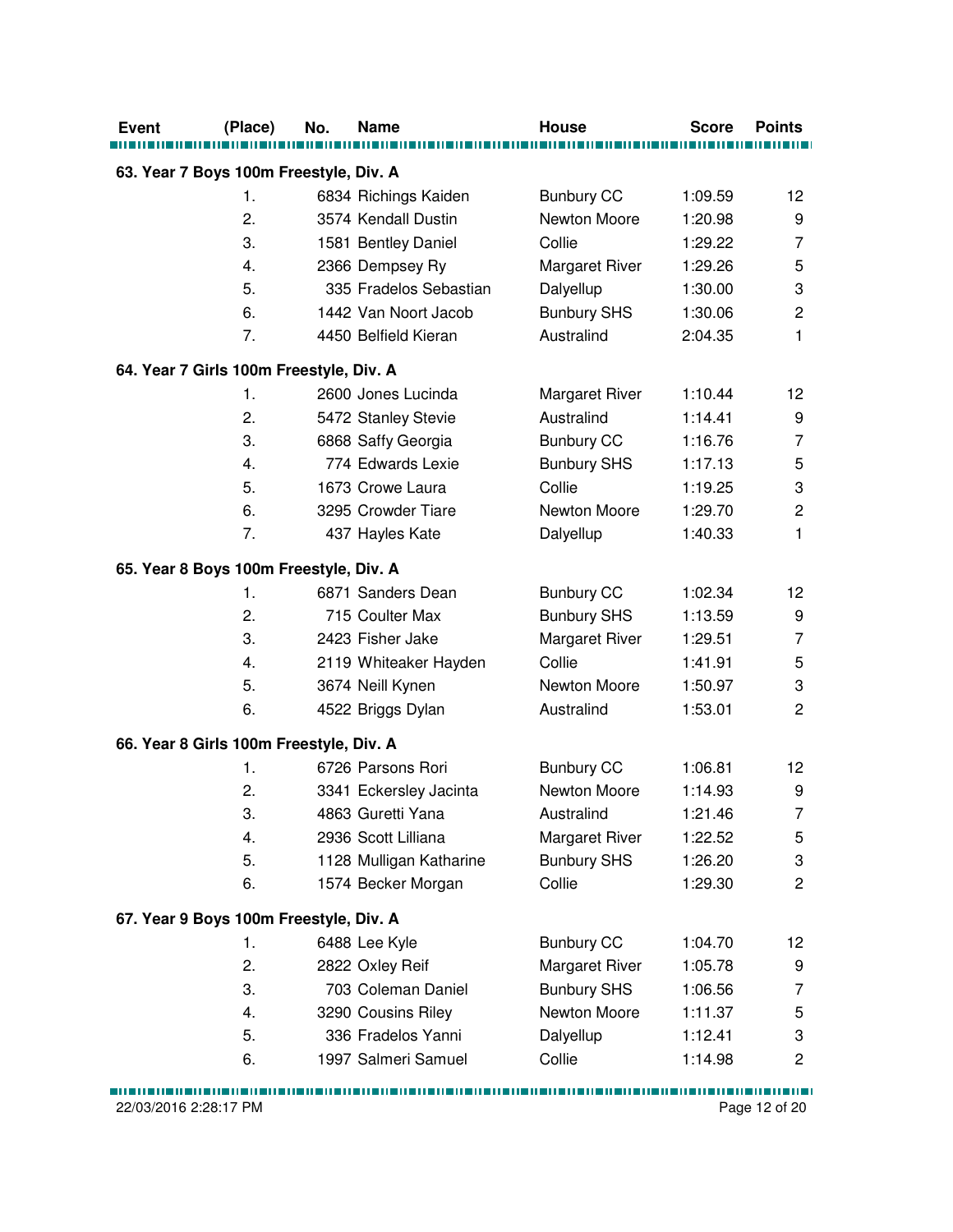| <b>Event</b>                             | (Place) | No. | <b>Name</b>                                        | <b>House</b>          | <b>Score</b> | <b>Points</b>           |
|------------------------------------------|---------|-----|----------------------------------------------------|-----------------------|--------------|-------------------------|
| 68. Year 9 Girls 100m Freestyle, Div. A  |         |     |                                                    |                       |              |                         |
|                                          | 1.      |     | 6200 Gianotti Georgia                              | <b>Bunbury CC</b>     | 1:11.58      | 12                      |
|                                          | 2.      |     | 662 Butlion Courtney                               | <b>Bunbury SHS</b>    | 1:11.80      | 9                       |
|                                          | 3.      |     | 4615 Cleggett Kaylee                               | Australind            | 1:12.50      | 7                       |
|                                          | 4.      |     | 2558 Horak Emma                                    | Margaret River        | 1:17.43      | 5                       |
|                                          | 5.      |     | 138 Barbour Bella                                  | Dalyellup             | 1:18.57      | 3                       |
|                                          | 6.      |     | 1686 Del Fante Matilda                             | Collie                | 1:48.10      | $\overline{2}$          |
| 69. Year 10 Boys 100m Freestyle, Div. A  |         |     |                                                    |                       |              |                         |
|                                          | 1.      |     | 3923 Horne Jayden                                  | Dalyellup             | 1:05.83      | 12                      |
|                                          | 2.      |     | 4862 Guretti Regan                                 | Australind            | 1:07.78      | 9                       |
|                                          | 3.      |     | 3088 Winstanley Flynn                              | Margaret River        | 1:09.44      | $\overline{7}$          |
|                                          | 4.      |     | 875 Hall Ronan                                     | <b>Bunbury SHS</b>    | 1:10.61      | 5                       |
|                                          | 5.      |     | 6819 Reddin Charles                                | <b>Bunbury CC</b>     | 1:13.37      | 3                       |
|                                          | 6.      |     | 1775 Haven Kellen                                  | Collie                | 1:26.44      | $\overline{2}$          |
| 70. Year 10 Girls 100m Freestyle, Div. A |         |     |                                                    |                       |              |                         |
|                                          | 1.      |     | 2851 Pedrick Ester                                 | <b>Margaret River</b> | 1:06.16      | 12                      |
|                                          | 2.      |     | 696 Clark Shanae                                   | <b>Bunbury SHS</b>    | 1:08.35      | 9                       |
|                                          | 3.      |     | 6724 Parsons Cian                                  | <b>Bunbury CC</b>     | 1:09.36      | 7                       |
|                                          | 4.      |     | 3636 McAlister Sidney                              | Newton Moore          | 1:15.98      | 5                       |
|                                          | 5.      |     | 1672 Crowe Courtney                                | Collie                | 1:29.49      | 3                       |
|                                          |         |     | 73. Yr 10 & Under Girls 4x50m Medley Relay, Div. A |                       |              |                         |
|                                          | 1.      |     | 80 Bunbury CC - Team                               | <b>Bunbury CC</b>     | 2:30.64      | 24                      |
|                                          | 2.      |     | 86 Margaret River - Team                           | Margaret River        | 2:36.71      | 18                      |
|                                          | 3.      |     | 82 Bunbury SHS - Team                              | <b>Bunbury SHS</b>    | 2:36.95      | 14                      |
|                                          | 4.      |     | 88 Dalyellup - Team                                | Dalyellup             | 3:00.40      | 10                      |
|                                          | 5.      |     | 83 Newton Moore - Team                             | Newton Moore          | 3:01.49      | 6                       |
|                                          | 6.      |     | 81 Australind - Team                               | Australind            | 3:02.97      | 4                       |
|                                          | 7.      |     | 85 Collie - Team                                   | Collie                | 3:03.46      | $\overline{c}$          |
|                                          |         |     | 74. Yr 10 & Under Boys 4x50m Medley Relay, Div. A  |                       |              |                         |
|                                          | 1.      |     | 86 Margaret River - Team                           | Margaret River        | 2:22.14      | 24                      |
|                                          | 2.      |     | 80 Bunbury CC - Team                               | <b>Bunbury CC</b>     | 2:22.15      | 18                      |
|                                          | 3.      |     | 82 Bunbury SHS - Team                              | <b>Bunbury SHS</b>    | 2:25.28      | 14                      |
|                                          | 4.      |     | 88 Dalyellup - Team                                | Dalyellup             | 2:45.42      | 10                      |
|                                          | 5.      |     | 83 Newton Moore - Team                             | Newton Moore          | 2:51.14      | 6                       |
|                                          | 6.      |     | 85 Collie - Team                                   | Collie                | 2:53.44      | 4                       |
|                                          | 7.      |     | 81 Australind - Team                               | Australind            | 3:07.92      | $\overline{\mathbf{c}}$ |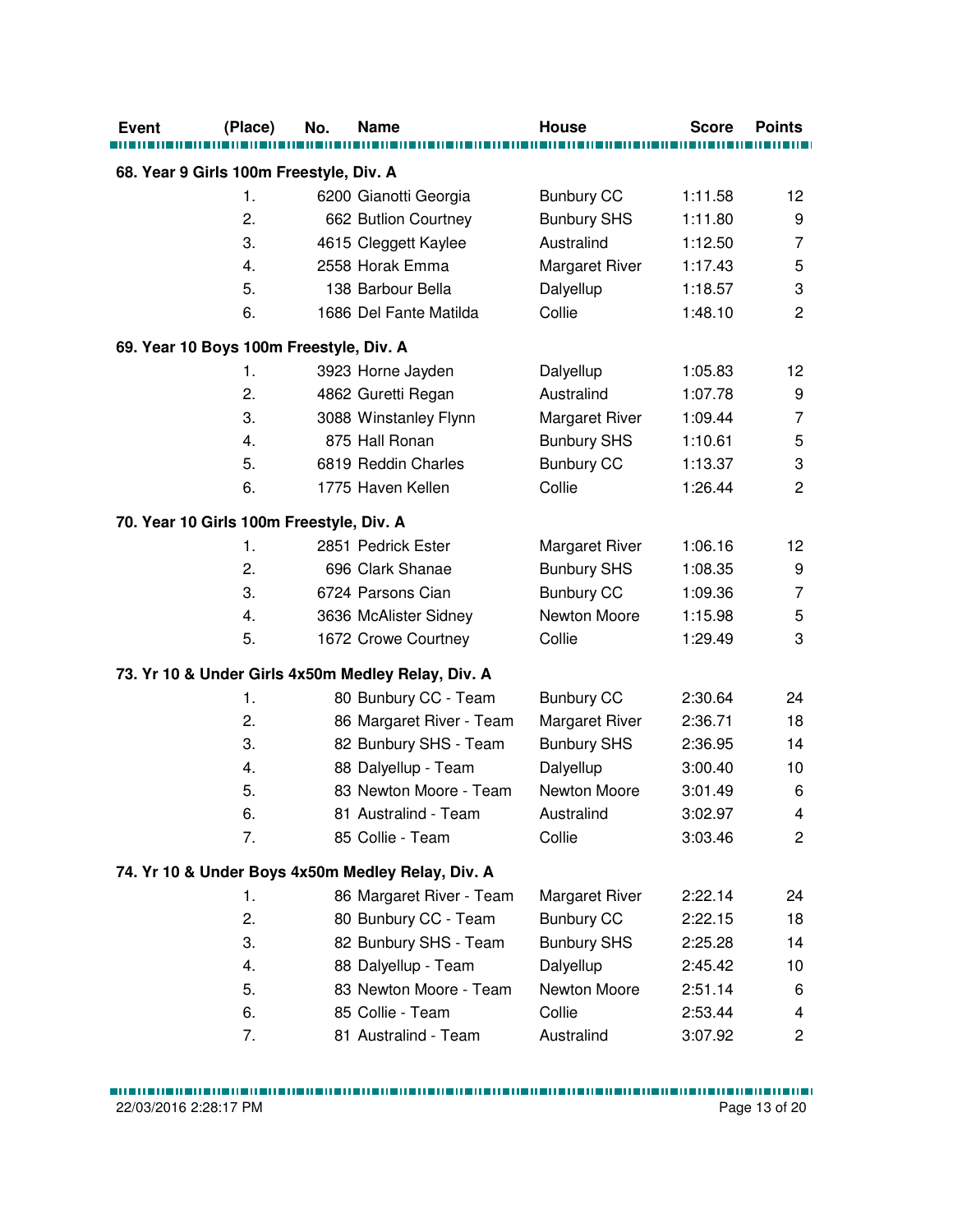| <b>Event</b>                            | (Place)        | No. | Name                    | <b>House</b>          | <b>Score</b> | <b>Points</b>             |
|-----------------------------------------|----------------|-----|-------------------------|-----------------------|--------------|---------------------------|
|                                         |                |     |                         |                       |              |                           |
| 77. Year 7 Boys 50m Backstroke, Div. B  |                |     |                         |                       |              |                           |
|                                         | $\mathbf{1}$ . |     | 6291 Helm Hendrik       | <b>Bunbury CC</b>     | 47.84        | 9                         |
|                                         | 2.             |     | 1581 Bentley Daniel     | Collie                | 48.68        | 7                         |
|                                         | 3.             |     | 3577 Kenny Brock        | Newton Moore          | 53.24        | 5                         |
|                                         | 4.             |     | 2285 Cartell Smith Hugo | Margaret River        | 54.53        | $\ensuremath{\mathsf{3}}$ |
|                                         | 5.             |     | 1442 Van Noort Jacob    | <b>Bunbury SHS</b>    | 54.60        | $\mathbf 2$               |
|                                         | 6.             |     | 125 Asar Yaseen         | Dalyellup             | 56.14        | $\mathbf{1}$              |
|                                         | 7.             |     | 4450 Belfield Kieran    | Australind            | 1:02.47      | 1                         |
| 78. Year 7 Girls 50m Backstroke, Div. B |                |     |                         |                       |              |                           |
|                                         | 1.             |     | 2173 Atkins Sophie      | <b>Margaret River</b> | 40.61        | 9                         |
|                                         | 2.             |     | 843 Gray Lily           | <b>Bunbury SHS</b>    | 42.36        | 7                         |
|                                         | 3.             |     | 7106 Warren Tasmin      | <b>Bunbury CC</b>     | 42.76        | 5                         |
|                                         | 4.             |     | 2093 Uren Layla         | Collie                | 46.50        | 3                         |
|                                         | 5.             |     | 5090 Madaffari Larissa  | Australind            | 52.83        | $\overline{c}$            |
|                                         | 6.             |     | 3960 Jarvis Paris       | Dalyellup             | 1:01.75      | 1                         |
|                                         | 7.             |     | 3295 Crowder Tiare      | Newton Moore          | 1:03.82      | 1                         |
| 79. Year 7 Boys 50m Backstroke, Div. A  |                |     |                         |                       |              |                           |
|                                         | 1.             |     | 6834 Richings Kaiden    | <b>Bunbury CC</b>     | 33.96        | 12                        |
|                                         | 2.             |     | 3574 Kendall Dustin     | Newton Moore          | 43.59        | 9                         |
|                                         | 3.             |     | 1922 Papalia Lachlan    | Collie                | 45.78        | $\overline{7}$            |
|                                         | 4.             |     | 335 Fradelos Sebastian  | Dalyellup             | 50.06        | 5                         |
|                                         | 5.             |     | 2913 Rogers Alby        | Margaret River        | 51.52        | 3                         |
|                                         | 6.             |     | 620 Birmingham Alfred   | <b>Bunbury SHS</b>    | 58.30        | $\mathbf 2$               |
|                                         | 7.             |     | 4518 Brenssell Kyle     | Australind            | 1:05.95      | 1                         |
| 80. Year 7 Girls 50m Backstroke, Div. A |                |     |                         |                       |              |                           |
|                                         | 1.             |     | 2600 Jones Lucinda      | <b>Margaret River</b> | 38.25        | 12                        |
|                                         | 2.             |     | 5472 Stanley Stevie     | Australind            | 38.89        | 9                         |
|                                         | 3.             |     | 774 Edwards Lexie       | <b>Bunbury SHS</b>    | 40.23        | 7                         |
|                                         | 4.             |     | 7111 Watson Chloe       | <b>Bunbury CC</b>     | 42.98        | 5                         |
|                                         | 5.             |     | 1673 Crowe Laura        | Collie                | 43.14        | 3                         |
|                                         | 6.             |     | 3295 Crowder Tiare      | Newton Moore          | 46.24        | $\overline{c}$            |
|                                         | 7.             |     | 4015 Lim Gwyneth        | Dalyellup             | 55.38        | 1                         |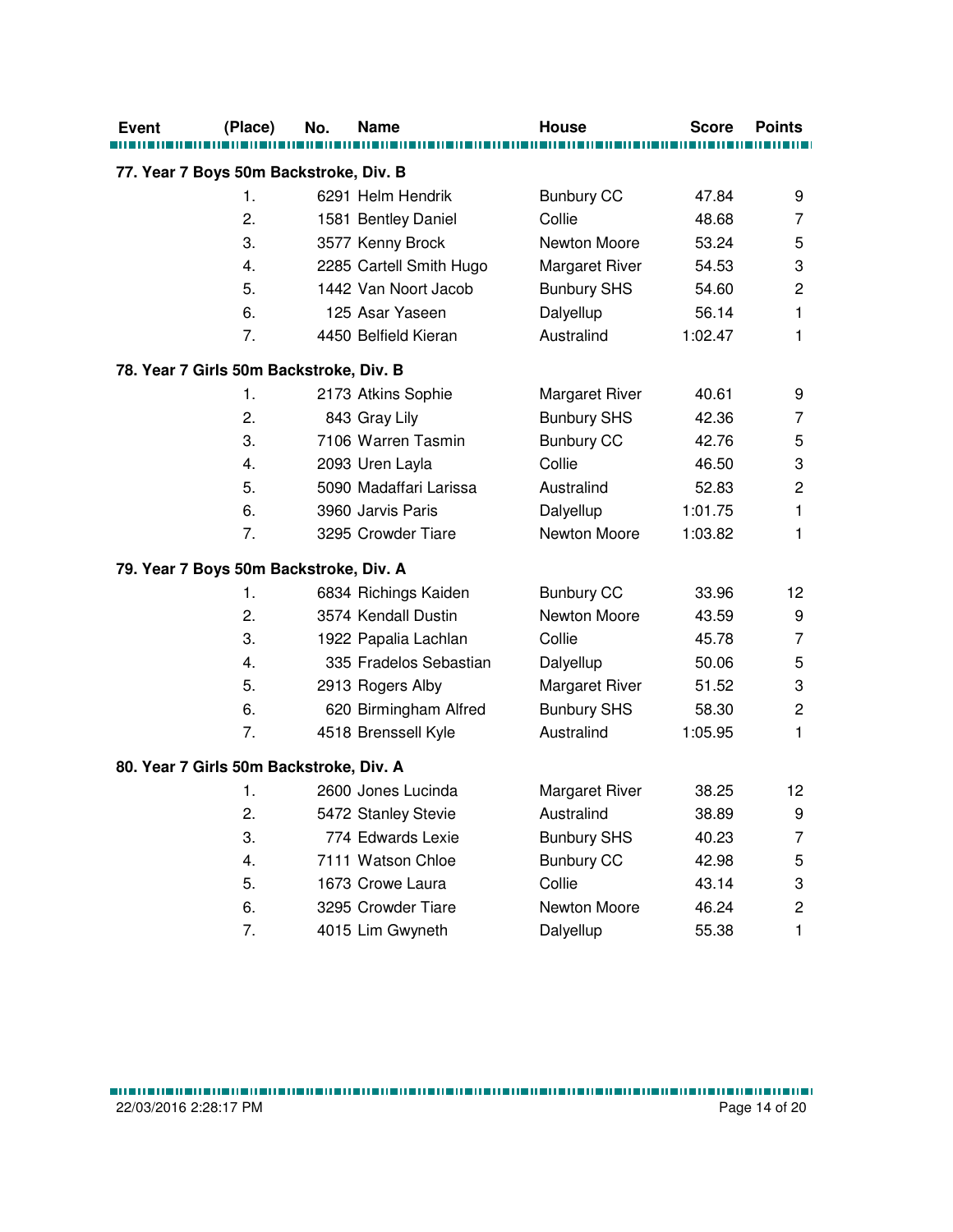| <b>Event</b><br>(Place)                 | No. | <b>Name</b>               | <b>House</b>                   | <b>Score</b> | <b>Points</b>           |
|-----------------------------------------|-----|---------------------------|--------------------------------|--------------|-------------------------|
| 81. Year 8 Boys 50m Backstroke, Div. B  |     |                           |                                |              |                         |
| $\mathbf{1}$ .                          |     | 1410 Thornhill Connor     |                                | 38.61        | 9                       |
| 2.                                      |     | 6820 Reddin Gavin         | <b>Bunbury SHS</b>             | 43.77        | 7                       |
| 3.                                      |     |                           | <b>Bunbury CC</b>              |              |                         |
|                                         |     | 2638 Lane Ariel           | Margaret River<br>Newton Moore | 49.88        | 5                       |
| 4.                                      |     | 3466 Harrington Lachlan   | Australind                     | 54.65        | 3                       |
| 5.                                      |     | 4522 Briggs Dylan         |                                | 58.82        | $\overline{c}$          |
| 6.                                      |     | 1582 Benton Dylan         | Collie                         | 1:00.27      | 1                       |
| 82. Year 8 Girls 50m Backstroke, Div. B |     |                           |                                |              |                         |
| 1.                                      |     | 6973 Stewart Maddison     | <b>Bunbury CC</b>              | 36.77        | 9                       |
| 2.                                      |     | 5420 Scott Amber          | Australind                     | 40.43        | 7                       |
| 3.                                      |     | 3098 Wrigglesworth Bridie | <b>Margaret River</b>          | 47.76        | 5                       |
| 4.                                      |     | 963 Johnston Brynna       | <b>Bunbury SHS</b>             | 48.22        | 3                       |
| 5.                                      |     | 1783 Hindle Jade          | Collie                         | 57.69        | $\mathbf 2$             |
| 6.                                      |     | 3127 Anderson Alexandra   | Newton Moore                   | 58.55        | 1                       |
| 7.                                      |     | 3934 Hughes Lillian       | Dalyellup                      | 1:08.55      | 1                       |
| 83. Year 8 Boys 50m Backstroke, Div. A  |     |                           |                                |              |                         |
| 1.                                      |     | 6871 Sanders Dean         | <b>Bunbury CC</b>              | 38.38        | 12                      |
| 2.                                      |     | 2697 Matthews William     | <b>Margaret River</b>          | 39.49        | 9                       |
| 3.                                      |     | 715 Coulter Max           | <b>Bunbury SHS</b>             | 39.79        | 7                       |
| 4.                                      |     | 2119 Whiteaker Hayden     | Collie                         | 48.52        | 5                       |
| 5.                                      |     | 3674 Neill Kynen          | Newton Moore                   | 51.51        | 3                       |
| 6.                                      |     | 5119 May Trent            | Australind                     | 57.69        | $\overline{c}$          |
| 84. Year 8 Girls 50m Backstroke, Div. A |     |                           |                                |              |                         |
| 1.                                      |     | 6726 Parsons Rori         | <b>Bunbury CC</b>              | 36.27        | 12                      |
| 2.                                      |     | 3341 Eckersley Jacinta    | Newton Moore                   | 40.53        | 9                       |
| 3.                                      |     | 3091 Wood Mazie           | <b>Margaret River</b>          | 41.15        | $\overline{7}$          |
| 4.                                      |     | 4863 Guretti Yana         | Australind                     | 43.60        | 5                       |
| 5.                                      |     | 1128 Mulligan Katharine   | <b>Bunbury SHS</b>             | 44.91        | 3                       |
| 6.                                      |     | 4054 Maxwell Kapri        | Dalyellup                      | 50.27        | $\overline{\mathbf{c}}$ |
| 7.                                      |     | 1574 Becker Morgan        | Collie                         | 52.82        | 1                       |
| 85. Year 9 Boys 50m Backstroke, Div. B  |     |                           |                                |              |                         |
| 1.                                      |     | 6465 Knight Jacob         | <b>Bunbury CC</b>              | 40.57        | 9                       |
| 2.                                      |     | 4229 Scott Kyle           | Dalyellup                      | 43.12        | 7                       |
| 3.                                      |     | 837 Goodlad Tarkyn        | <b>Bunbury SHS</b>             | 44.57        | 5                       |
| 4.                                      |     | 3597 La Rosa Blake        | Newton Moore                   | 45.27        | 3                       |
| 5.                                      |     | 2013 Shepherd Liam        | Collie                         | 45.28        | $\overline{c}$          |
| 6.                                      |     | 3021 Thomas Taj           | Margaret River                 | 45.33        | 1                       |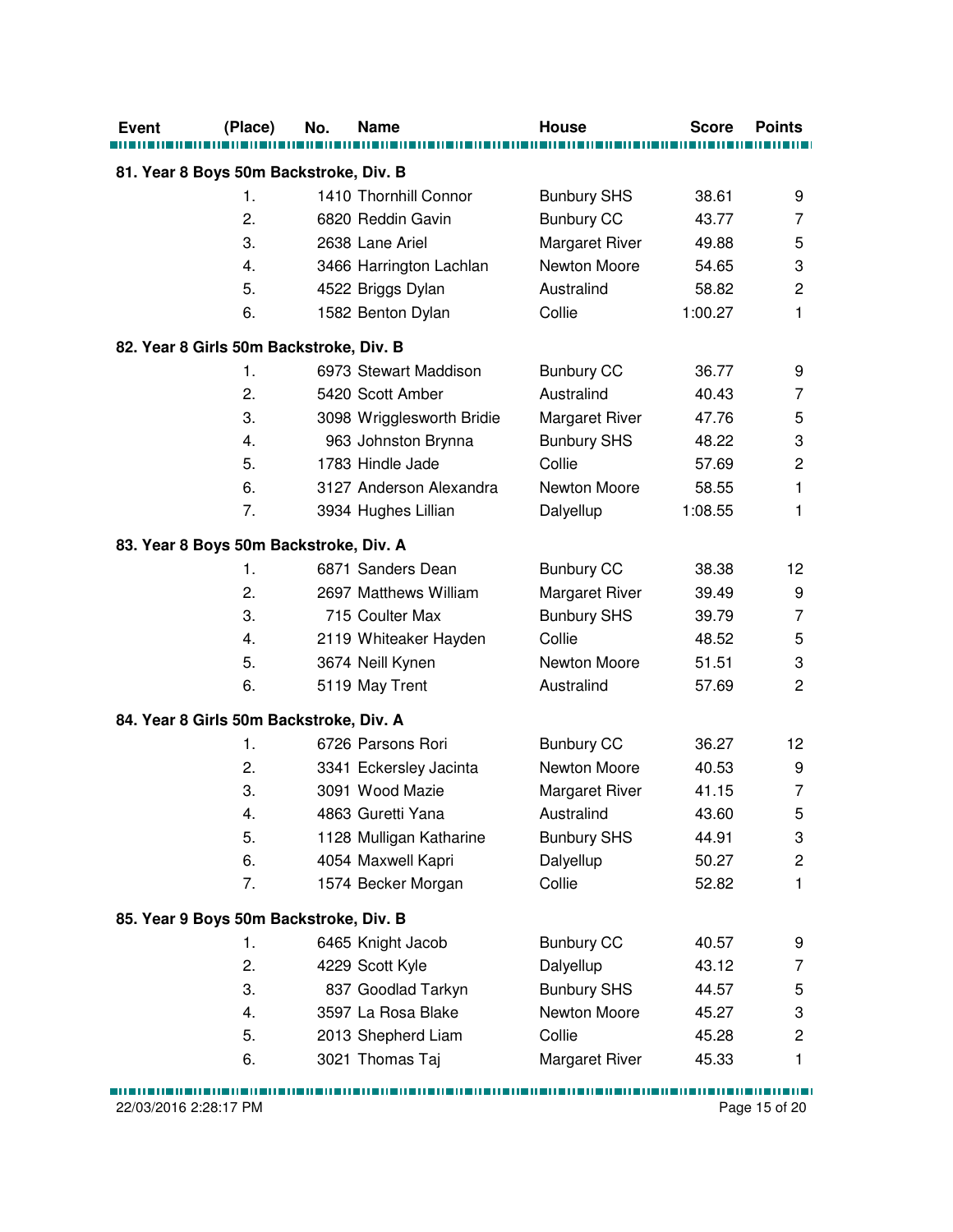| <b>Event</b>                             | (Place) | No. | <b>Name</b>              | House                 | <b>Score</b> | <b>Points</b>  |
|------------------------------------------|---------|-----|--------------------------|-----------------------|--------------|----------------|
|                                          |         |     |                          |                       |              |                |
| 86. Year 9 Girls 50m Backstroke, Div. B  |         |     |                          |                       |              |                |
|                                          | 1.      |     | 1394 Tehemara Chelsea    | <b>Bunbury SHS</b>    | 42.41        | 9              |
|                                          | 2.      |     | 4961 Innes Emma          | Australind            | 44.31        | 7              |
|                                          | 3.      |     | 6890 Scott Luka          | <b>Bunbury CC</b>     | 44.53        | 5              |
|                                          | 4.      |     | 2632 Ladd-McGovern Lilly | <b>Margaret River</b> | 45.77        | 3              |
|                                          | 5.      |     | 1757 Hann Rachel         | Collie                | 58.35        | $\overline{2}$ |
| 87. Year 9 Boys 50m Backstroke, Div. A   |         |     |                          |                       |              |                |
|                                          | 1.      |     | 6488 Lee Kyle            | <b>Bunbury CC</b>     | 34.50        | 12             |
|                                          | 2.      |     | 703 Coleman Daniel       | <b>Bunbury SHS</b>    | 36.14        | 9              |
|                                          | 3.      |     | 3290 Cousins Riley       | Newton Moore          | 37.98        | $\overline{7}$ |
|                                          | 4.      |     | 336 Fradelos Yanni       | Dalyellup             | 38.93        | 5              |
|                                          | 5.      |     | 1997 Salmeri Samuel      | Collie                | 39.82        | 3              |
|                                          | 6.      |     | 2564 Humberstone Jack    | <b>Margaret River</b> | 44.30        | $\overline{c}$ |
|                                          | 7.      |     | 4999 Josland Luke        | Australind            | 50.23        | 1              |
| 88. Year 9 Girls 50m Backstroke, Div. A  |         |     |                          |                       |              |                |
|                                          | 1.      |     | 6200 Gianotti Georgia    | <b>Bunbury CC</b>     | 37.22        | 12             |
|                                          | 2.      |     | 4615 Cleggett Kaylee     | Australind            | 37.88        | 9              |
|                                          | 3.      |     | 1242 Ramage Amber        | <b>Bunbury SHS</b>    | 39.38        | $\overline{7}$ |
|                                          | 4.      |     | 138 Barbour Bella        | Dalyellup             | 40.40        | 5              |
|                                          | 5.      |     | 2462 Gibson Arabelle     | <b>Margaret River</b> | 43.06        | 3              |
|                                          | 6.      |     | 1637 Chapman Jaide       | Collie                | 49.75        | $\overline{2}$ |
| 89. Year 10 Boys 50m Backstroke, Div. B  |         |     |                          |                       |              |                |
|                                          | 1.      |     | 2424 Fisher Perran       | <b>Margaret River</b> | 37.07        | 9              |
|                                          | 2.      |     | 833 Gibellini Jack       | <b>Bunbury SHS</b>    | 39.80        | 7              |
|                                          | 3.      |     | 4952 Hunter Mitchell     | Australind            | 42.53        | 5              |
|                                          | 4.      |     | 3757 Rankin Zachary      | Newton Moore          | 45.75        | 3              |
|                                          | 5.      |     | 6153 Fleming Harrison    | <b>Bunbury CC</b>     | 45.95        | $\mathbf{2}$   |
|                                          | 6.      |     | 434 Hawkins Zac          | Dalyellup             | 53.32        | 1              |
|                                          | 7.      |     | 2056 Stinten Joel        | Collie                | 1:03.12      | 1              |
| 90. Year 10 Girls 50m Backstroke, Div. B |         |     |                          |                       |              |                |
|                                          | 1.      |     | 6724 Parsons Cian        | <b>Bunbury CC</b>     | 38.15        | 9              |
|                                          | 2.      |     | 1453 Vychytilova Simona  | <b>Bunbury SHS</b>    | 38.36        | 7              |
|                                          | 3.      |     | 2198 Beddow Janaya       | Margaret River        | 37.62        | 5              |
|                                          | 4.      |     | 3843 Smith Ella          | Newton Moore          | 49.29        | 3              |
|                                          | 5.      |     | 1980 Roberts Olivia      | Collie                | 50.96        | 2              |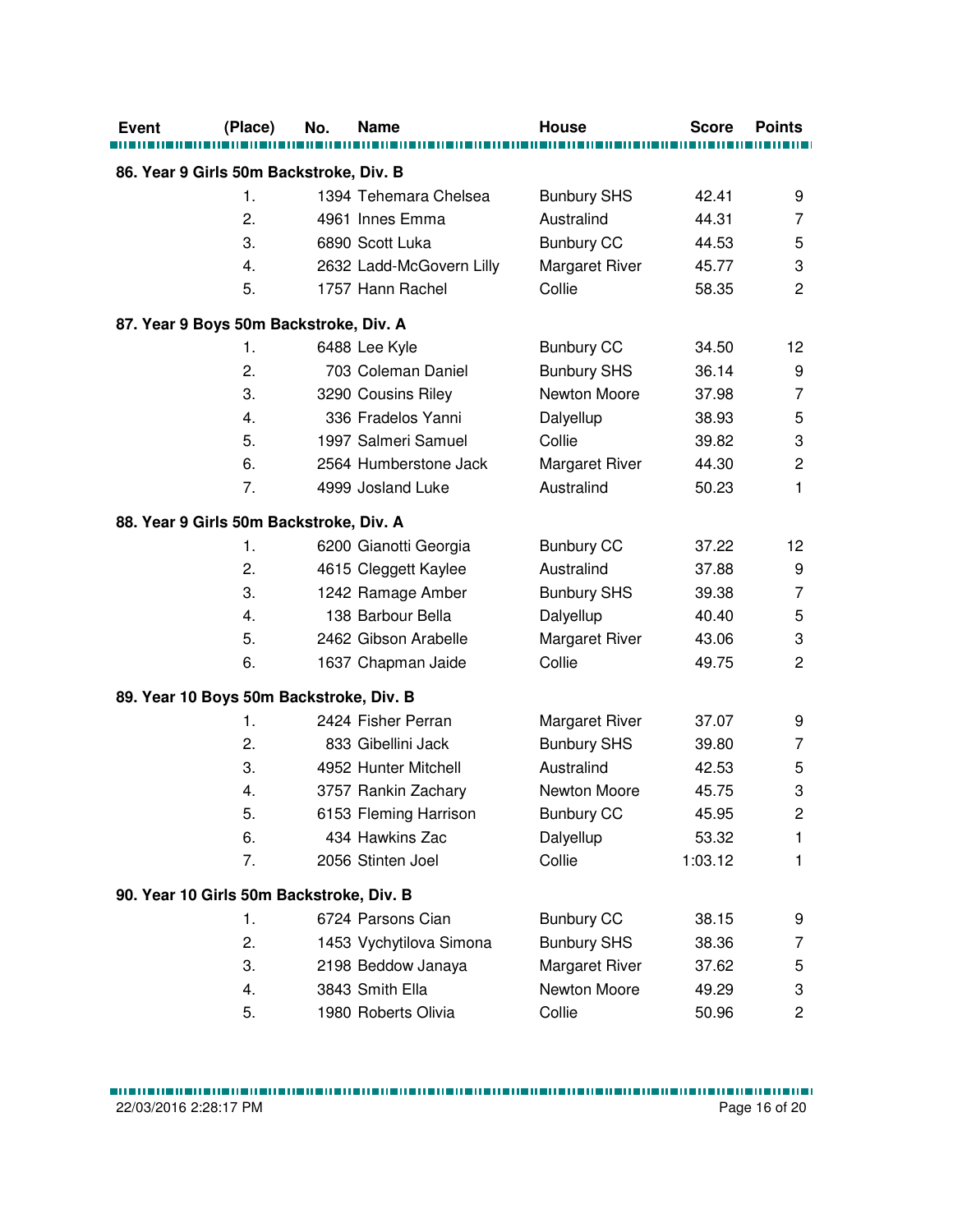| <b>Event</b> | (Place)                                    | No. | <b>Name</b>                              | House                          | <b>Score</b> | <b>Points</b>           |
|--------------|--------------------------------------------|-----|------------------------------------------|--------------------------------|--------------|-------------------------|
|              | 91. Year 10 Boys 50m Backstroke, Div. A    |     |                                          |                                |              |                         |
|              | 1.                                         |     |                                          |                                | 34.96        | 12                      |
|              | 2.                                         |     | 3923 Horne Jayden<br>6819 Reddin Charles | Dalyellup<br><b>Bunbury CC</b> | 37.10        | 9                       |
|              | 3.                                         |     | 4862 Guretti Regan                       | Australind                     | 37.97        | 7                       |
|              | 4.                                         |     | 3088 Winstanley Flynn                    | <b>Margaret River</b>          | 38.28        | 5                       |
|              | 5.                                         |     | 875 Hall Ronan                           | <b>Bunbury SHS</b>             | 38.94        | 3                       |
|              | 6.                                         |     |                                          | Collie                         | 55.69        | $\overline{c}$          |
|              | 7.                                         |     | 1693 Donovan Riley<br>3122 Allen Tanner  | Newton Moore                   |              | 1                       |
|              |                                            |     |                                          |                                | 58.10        |                         |
|              | 92. Year 10 Girls 50m Backstroke, Div. A   |     |                                          |                                |              |                         |
|              | 1.                                         |     | 2851 Pedrick Ester                       | <b>Margaret River</b>          | 36.14        | 12                      |
|              | 2.                                         |     | 696 Clark Shanae                         | <b>Bunbury SHS</b>             | 36.15        | 9                       |
|              | 3.                                         |     | 5866 Buck Zoe                            | <b>Bunbury CC</b>              | 38.07        | $\overline{7}$          |
|              | 4.                                         |     | 3636 McAlister Sidney                    | Newton Moore                   | 41.65        | 5                       |
|              | 5.                                         |     | 1672 Crowe Courtney                      | Collie                         | 47.25        | 3                       |
|              | 97. Year 7 Girls 100m Breaststroke, Div. A |     |                                          |                                |              |                         |
|              | 1.                                         |     | 5472 Stanley Stevie                      | Australind                     | 1:36.87      | 12                      |
|              | 2.                                         |     | 1673 Crowe Laura                         | Collie                         | 1:36.94      | 9                       |
|              | 3.                                         |     | 2852 Pedrick Ruby                        | <b>Margaret River</b>          | 1:37.31      | 7                       |
|              | 4.                                         |     | 843 Gray Lily                            | <b>Bunbury SHS</b>             | 1:45.29      | 5                       |
|              | 5.                                         |     | 6501 Lockley Kate                        | <b>Bunbury CC</b>              | 1:46.85      | 3                       |
|              | 6.                                         |     | 3842 Smith Elizabeth                     | Newton Moore                   | 2:22.14      | $\overline{c}$          |
|              | 7.                                         |     | 3960 Jarvis Paris                        | Dalyellup                      | 2:41.59      | 1                       |
|              | 98. Year 7 Boys 100m Breaststroke, Div. A  |     |                                          |                                |              |                         |
|              | 1.                                         |     | 6834 Richings Kaiden                     | <b>Bunbury CC</b>              | 1:34.69      | 12                      |
|              | 2.                                         |     | 125 Asar Yaseen                          | Dalyellup                      | 1:52.25      | 9                       |
|              | 3.                                         |     | 1581 Bentley Daniel                      | Collie                         | 2:01.63      | $\overline{7}$          |
|              | 4.                                         |     | 3574 Kendall Dustin                      | Newton Moore                   | 2:05.05      | 5                       |
|              | 5.                                         |     | 2740 Minchin Jake                        | <b>Margaret River</b>          | 2:08.62      | 3                       |
|              | 6.                                         |     | 1442 Van Noort Jacob                     | <b>Bunbury SHS</b>             | 2:13.17      | $\overline{\mathbf{c}}$ |
|              | 7.                                         |     | 4450 Belfield Kieran                     | Australind                     | 2:14.73      | 1                       |
|              | 99. Year 8 Girls 100m Breaststroke, Div. A |     |                                          |                                |              |                         |
|              | 1.                                         |     | 6973 Stewart Maddison                    | <b>Bunbury CC</b>              | 1:27.19      | 12                      |
|              | 2.                                         |     | 5420 Scott Amber                         | Australind                     | 1:40.09      | 9                       |
|              | 3.                                         |     | 3341 Eckersley Jacinta                   | Newton Moore                   | 1:43.38      | 7                       |
|              | 4.                                         |     | 3098 Wrigglesworth Bridie                | <b>Margaret River</b>          | 1:52.68      | 5                       |
|              | 5.                                         |     | 1128 Mulligan Katharine                  | <b>Bunbury SHS</b>             | 1:53.86      | 3                       |
|              | 6.                                         |     | 1574 Becker Morgan                       | Collie                         | 1:59.65      | $\overline{c}$          |
|              |                                            |     |                                          |                                |              |                         |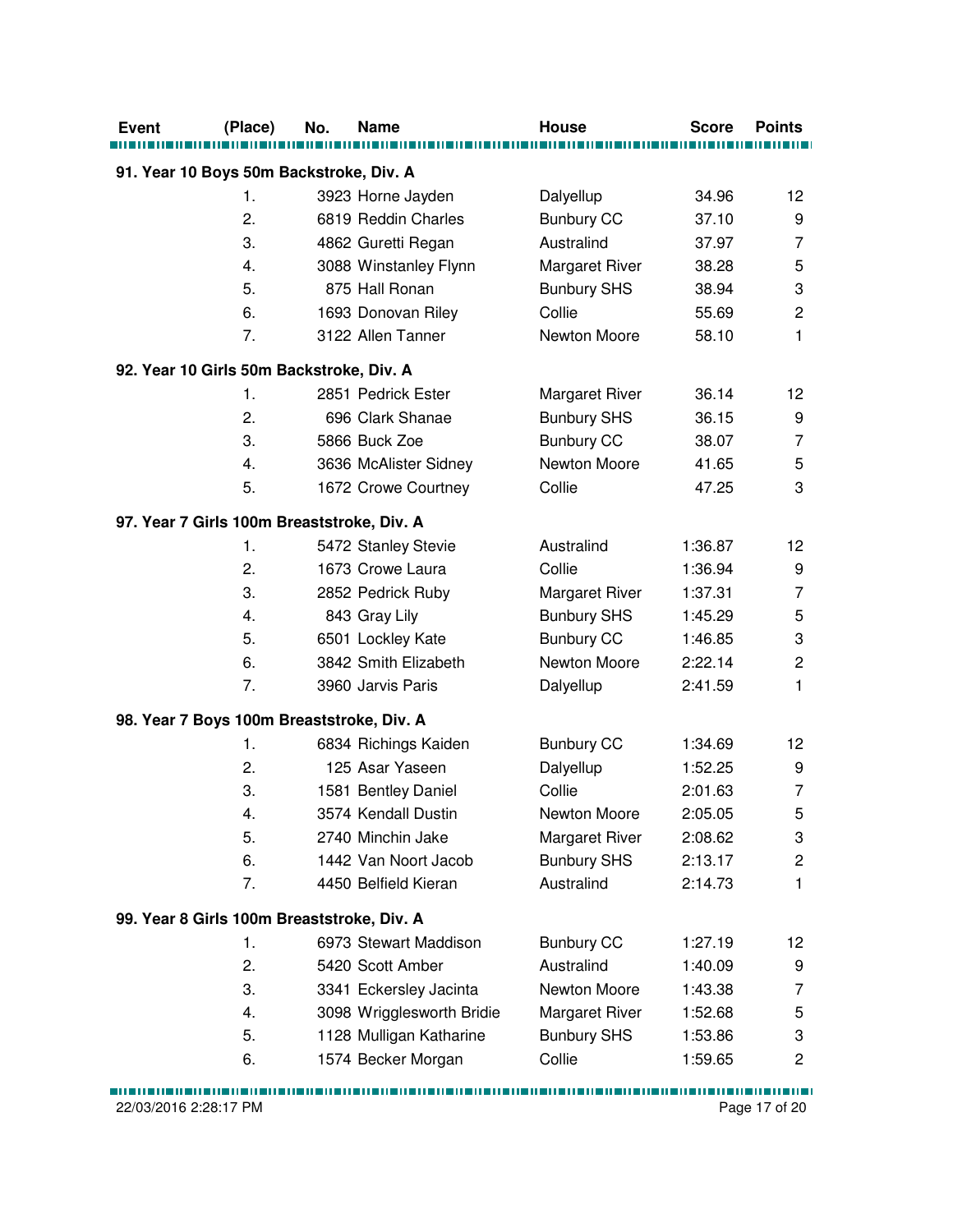| <b>Event</b>                                 | (Place)       | No. | <b>Name</b>              | <b>House</b>          | <b>Score</b> | <b>Points</b>           |
|----------------------------------------------|---------------|-----|--------------------------|-----------------------|--------------|-------------------------|
| 100. Year 8 Boys 100m Breaststroke, Div. A   |               |     |                          |                       |              |                         |
|                                              | $\mathbf 1$ . |     | 6871 Sanders Dean        | <b>Bunbury CC</b>     | 1:37.92      | 12                      |
|                                              | 2.            |     | 2697 Matthews William    | <b>Margaret River</b> | 1:40.31      | 9                       |
|                                              | 3.            |     | 1410 Thornhill Connor    | <b>Bunbury SHS</b>    | 1:46.26      | $\overline{7}$          |
|                                              | 4.            |     | 1585 Bergersen Kade      | Collie                | 2:08.38      | 5                       |
|                                              | 5.            |     | 4522 Briggs Dylan        | Australind            | 2:10.55      | 3                       |
|                                              | 6.            |     | 3674 Neill Kynen         | Newton Moore          | 2:16.27      | $\overline{c}$          |
| 101. Year 9 Girls 100m Breaststroke, Div. A  |               |     |                          |                       |              |                         |
|                                              | 1.            |     | 6243 Griffiths Eliza     | <b>Bunbury CC</b>     | 1:37.72      | 12                      |
|                                              | 2.            |     | 1242 Ramage Amber        | <b>Bunbury SHS</b>    | 1:43.21      | 9                       |
|                                              | 3.            |     | 4615 Cleggett Kaylee     | Australind            | 1:44.75      | $\overline{7}$          |
|                                              | 4.            |     | 2632 Ladd-McGovern Lilly | <b>Margaret River</b> | 1:50.04      | 5                       |
|                                              | 5.            |     | 3133 Anderson Tanisha    | Newton Moore          | 2:00.55      | 3                       |
|                                              | 6.            |     | 2096 Varis Emma          | Collie                | 2:11.02      | $\overline{2}$          |
| 102. Year 9 Boys 100m Breaststroke, Div. A   |               |     |                          |                       |              |                         |
|                                              | 1.            |     | 6488 Lee Kyle            | <b>Bunbury CC</b>     | 1:29.36      | 12                      |
|                                              | 2.            |     | 703 Coleman Daniel       | <b>Bunbury SHS</b>    | 1:34.54      | 9                       |
|                                              | 3.            |     | 1997 Salmeri Samuel      | Collie                | 1:40.14      | $\overline{7}$          |
|                                              | 4.            |     | 3290 Cousins Riley       | Newton Moore          | 1:43.26      | 5                       |
|                                              | 5.            |     | 4229 Scott Kyle          | Dalyellup             | 1:49.76      | 3                       |
|                                              | 6.            |     | 2860 Pienaar Christiaan  | <b>Margaret River</b> | 1:50.96      | $\overline{c}$          |
|                                              | 7.            |     | 4999 Josland Luke        | Australind            | 2:03.14      | $\mathbf{1}$            |
| 103. Year 10 Girls 100m Breaststroke, Div. A |               |     |                          |                       |              |                         |
|                                              | 1.            |     | 6724 Parsons Cian        | <b>Bunbury CC</b>     | 1:29.30      | 12                      |
|                                              | 2.            |     | 3636 McAlister Sidney    | Newton Moore          | 1:36.04      | 9                       |
|                                              | 3.            |     | 1453 Vychytilova Simona  | <b>Bunbury SHS</b>    | 1:38.41      | $\overline{7}$          |
|                                              | 4.            |     | 2851 Pedrick Ester       | Margaret River        | 1:41.54      | 5                       |
|                                              | 5.            |     | 1980 Roberts Olivia      | Collie                | 1:57.66      | 3                       |
| 104. Year 10 Boys 100m Breaststroke, Div. A  |               |     |                          |                       |              |                         |
|                                              | 1.            |     | 4862 Guretti Regan       | Australind            | 1:30.45      | 12                      |
|                                              | 2.            |     | 875 Hall Ronan           | <b>Bunbury SHS</b>    | 1:32.42      | 9                       |
|                                              | 3.            |     | 3088 Winstanley Flynn    | <b>Margaret River</b> | 1:35.09      | 7                       |
|                                              | 4.            |     | 6819 Reddin Charles      | <b>Bunbury CC</b>     | 1:38.60      | 5                       |
|                                              | 5.            |     | 3923 Horne Jayden        | Dalyellup             | 1:43.15      | 3                       |
|                                              | 6.            |     | 2056 Stinten Joel        | Collie                | 1:45.53      | $\overline{\mathbf{c}}$ |
|                                              | 7.            |     | 3122 Allen Tanner        | Newton Moore          | 1:52.50      | 1                       |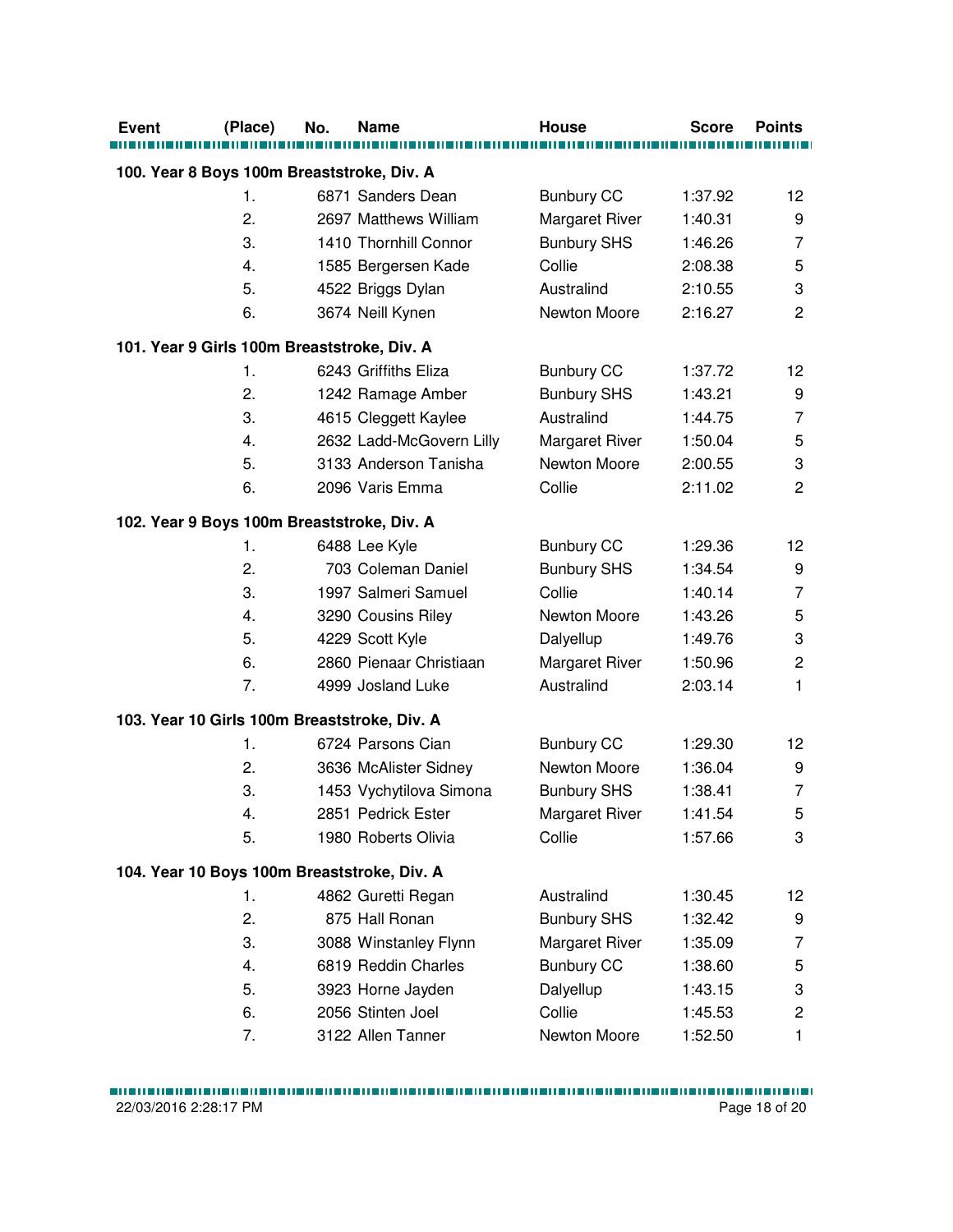| <b>Event</b> | (Place) | No. | <b>Name</b>                                     | House                 | <b>Score</b> | <b>Points</b> |
|--------------|---------|-----|-------------------------------------------------|-----------------------|--------------|---------------|
|              |         |     | 107. Year 7 Girls 4x50m Freestyle Relay, Div. A |                       |              |               |
|              | 1.      |     | 86 Margaret River - Team                        | <b>Margaret River</b> | 2:24.62      | 24            |
|              | 2.      |     | 80 Bunbury CC - Team                            | <b>Bunbury CC</b>     | 2:31.29      | 18            |
|              | 3.      |     | 82 Bunbury SHS - Team                           | <b>Bunbury SHS</b>    | 2:33.17      | 14            |
|              | 4.      |     | 85 Collie - Team                                | Collie                | 2:52.73      | 10            |
|              | 5.      |     | 81 Australind - Team                            | Australind            | 3:06.95      | 6             |
|              | 6.      |     | 88 Dalyellup - Team                             | Dalyellup             | 3:37.69      | 4             |
|              |         |     | 108. Year 7 Boys 4x50m Freestyle Relay, Div. A  |                       |              |               |
|              | 1.      |     | 80 Bunbury CC - Team                            | <b>Bunbury CC</b>     | 2:31.92      | 24            |
|              | 2.      |     | 86 Margaret River - Team                        | <b>Margaret River</b> | 2:39.67      | 18            |
|              | 3.      |     | 85 Collie - Team                                | Collie                | 2:51.11      | 14            |
|              | 4.      |     | 88 Dalyellup - Team                             | Dalyellup             | 3:02.82      | 10            |
|              | 5.      |     | 82 Bunbury SHS - Team                           | <b>Bunbury SHS</b>    | 3:09.09      | 6             |
|              |         |     | 109. Year 8 Girls 4x50m Freestyle Relay, Div. A |                       |              |               |
|              | 1.      |     | 80 Bunbury CC - Team                            | <b>Bunbury CC</b>     | 2:17.47      | 24            |
|              | 2.      |     | 86 Margaret River - Team                        | <b>Margaret River</b> | 2:32.47      | 18            |
|              | 3.      |     | 82 Bunbury SHS - Team                           | <b>Bunbury SHS</b>    | 2:36.54      | 14            |
|              | 4.      |     | 85 Collie - Team                                | Collie                | 2:45.65      | 10            |
|              | 5.      |     | 88 Dalyellup - Team                             | Dalyellup             | 3:17.08      | 6             |
|              | 6.      |     | 83 Newton Moore - Team                          | Newton Moore          | 3:29.95      | 4             |
|              |         |     | 110. Year 8 Boys 4x50m Freestyle Relay, Div. A  |                       |              |               |
|              | 1.      |     | 82 Bunbury SHS - Team                           | <b>Bunbury SHS</b>    | 2:19.99      | 24            |
|              | 2.      |     | 80 Bunbury CC - Team                            | <b>Bunbury CC</b>     | 2:24.33      | 18            |
|              | 3.      |     | 86 Margaret River - Team                        | <b>Margaret River</b> | 2:31.34      | 14            |
|              | 4.      |     | 83 Newton Moore - Team                          | Newton Moore          | 3:00.70      | 10            |
|              | 5.      |     | 85 Collie - Team                                | Collie                | 3:09.32      | 6             |
|              | 6.      |     | 81 Australind - Team                            | Australind            | 3:35.65      | 4             |
|              |         |     | 111. Year 9 Girls 4x50m Freestyle Relay, Div. A |                       |              |               |
|              | 1.      |     | 82 Bunbury SHS - Team                           | <b>Bunbury SHS</b>    | 2:20.62      | 24            |
|              | 2.      |     | 80 Bunbury CC - Team                            | <b>Bunbury CC</b>     | 2:20.75      | 18            |
|              | 3.      |     | 81 Australind - Team                            | Australind            | 2:28.02      | 14            |
|              | 4.      |     | 86 Margaret River - Team                        | Margaret River        | 2:34.79      | 10            |
|              | 5.      |     | 88 Dalyellup - Team                             | Dalyellup             | 2:51.61      | 6             |
|              | 6.      |     | 83 Newton Moore - Team                          | Newton Moore          | 2:53.16      | 4             |
|              | 7.      |     | 85 Collie - Team                                | Collie                | 3:04.52      | 2             |